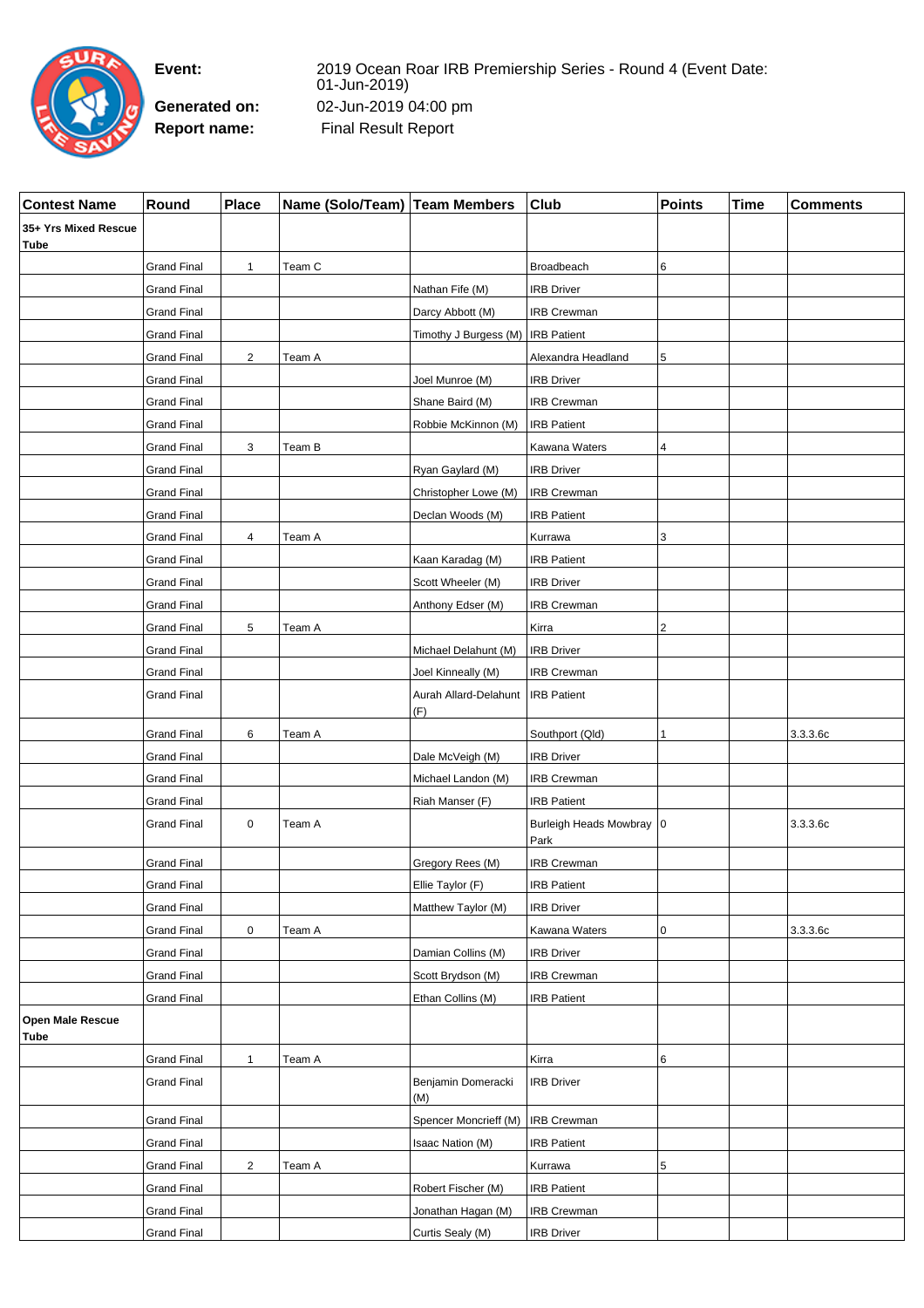|                                          | <b>Grand Final</b> | 3              | Team C |                                           | Kurrawa            | 4           |  |
|------------------------------------------|--------------------|----------------|--------|-------------------------------------------|--------------------|-------------|--|
|                                          | <b>Grand Final</b> |                |        | Liam Christie (M)                         | <b>IRB Crewman</b> |             |  |
|                                          | <b>Grand Final</b> |                |        | Scott Wheeler (M)                         | <b>IRB Driver</b>  |             |  |
|                                          | <b>Grand Final</b> |                |        | Michael Watts (M)                         | <b>IRB Patient</b> |             |  |
|                                          | <b>Grand Final</b> | 4              | Team A |                                           | Alexandra Headland | 3           |  |
|                                          | <b>Grand Final</b> |                |        | Timothy Minett (M)                        | <b>IRB Driver</b>  |             |  |
|                                          | <b>Grand Final</b> |                |        | Trent Cannon (M)                          | <b>IRB Crewman</b> |             |  |
|                                          | <b>Grand Final</b> |                |        | Lauren Cannon (F)                         | <b>IRB Patient</b> |             |  |
|                                          | <b>Grand Final</b> | $\sqrt{5}$     | Team D |                                           | Kurrawa            | 2           |  |
|                                          | <b>Grand Final</b> |                |        | Marten Schumacher<br>(M)                  | <b>IRB Driver</b>  |             |  |
|                                          | <b>Grand Final</b> |                |        | Curtis Lindsay (M)                        | <b>IRB Patient</b> |             |  |
|                                          | <b>Grand Final</b> |                |        | Dominic Cormack (M)                       | <b>IRB Crewman</b> |             |  |
|                                          | <b>Grand Final</b> | 6              | Team B |                                           | Kurrawa            | 1           |  |
|                                          | <b>Grand Final</b> |                |        | Kaan Karadag (M)                          | <b>IRB Patient</b> |             |  |
|                                          | <b>Grand Final</b> |                |        | Jack Lindsay (M)                          | <b>IRB Crewman</b> |             |  |
|                                          | <b>Grand Final</b> |                |        | Troy Stevens (M)                          | <b>IRB Driver</b>  |             |  |
|                                          | <b>Grand Final</b> | $\overline{7}$ | Team A |                                           | Dicky Beach        | $\mathbf 0$ |  |
|                                          | <b>Grand Final</b> |                |        | Rian Reynolds (M)                         | <b>IRB Driver</b>  |             |  |
|                                          | <b>Grand Final</b> |                |        | Tarren Robertson (M)                      | <b>IRB Crewman</b> |             |  |
|                                          | <b>Grand Final</b> |                |        | Baxter Moles (M)                          | <b>IRB Patient</b> |             |  |
|                                          | <b>Grand Final</b> | 8              | Team A |                                           | Broadbeach         | 0           |  |
|                                          | <b>Grand Final</b> |                |        | Callum Tuohy (M)                          | <b>IRB Driver</b>  |             |  |
|                                          | <b>Grand Final</b> |                |        | Timothy J Burgess (M)                     | <b>IRB</b> Crewman |             |  |
|                                          | <b>Grand Final</b> |                |        | Darcy Abbott (M)                          | <b>IRB Patient</b> |             |  |
|                                          | <b>Grand Final</b> | 9              | Team A |                                           | Point Lookout      | 0           |  |
|                                          | <b>Grand Final</b> |                |        | Jordan Roberts (M)                        | <b>IRB Driver</b>  |             |  |
|                                          | <b>Grand Final</b> |                |        | Alexander Langenberg   IRB Crewman<br>(M) |                    |             |  |
|                                          | <b>Grand Final</b> |                |        | Rhys Daley (M)                            | <b>IRB Patient</b> |             |  |
| <b>Open Female Rescue</b><br><b>Tube</b> |                    |                |        |                                           |                    |             |  |
|                                          | <b>Grand Final</b> | $\mathbf{1}$   | Team A |                                           | Alexandra Headland | 6           |  |
|                                          | <b>Grand Final</b> |                |        | Samantha Thornton<br>(F)                  | <b>IRB Driver</b>  |             |  |
|                                          | <b>Grand Final</b> |                |        | Sonita Leng-Cole (F)                      | <b>IRB Crewman</b> |             |  |
|                                          | <b>Grand Final</b> |                |        | Mitchell Pickering (M)                    | <b>IRB Patient</b> |             |  |
|                                          | <b>Grand Final</b> | $\overline{c}$ | Team A |                                           | Kirra              | 5           |  |
|                                          | <b>Grand Final</b> |                |        | Shiloh Young (F)                          | IRB Crewman        |             |  |
|                                          | <b>Grand Final</b> |                |        | Connor Buhk (M)                           | <b>IRB Patient</b> |             |  |
|                                          | <b>Grand Final</b> |                |        | Bailie Nash (F)                           | <b>IRB Driver</b>  |             |  |
|                                          | <b>Grand Final</b> | 3              | Team B |                                           | Kurrawa            | 4           |  |
|                                          | <b>Grand Final</b> |                |        | Isabella Coyle (F)                        | <b>IRB Driver</b>  |             |  |
|                                          | <b>Grand Final</b> |                |        | Kaan Karadag (M)                          | <b>IRB Patient</b> |             |  |
|                                          | <b>Grand Final</b> |                |        | Simone van Eck (F)                        | <b>IRB Crewman</b> |             |  |
|                                          | <b>Grand Final</b> | 4              | Team A |                                           | Point Lookout      | 3           |  |
|                                          | <b>Grand Final</b> |                |        | Kara Brier (F)                            | <b>IRB Driver</b>  |             |  |
|                                          | <b>Grand Final</b> |                |        | Hayley Robinson (F)                       | <b>IRB Crewman</b> |             |  |
|                                          | <b>Grand Final</b> |                |        | Matthew Whelan (M)                        | <b>IRB Patient</b> |             |  |
|                                          | <b>Grand Final</b> | 5              | Team A |                                           | Kurrawa            | $\sqrt{2}$  |  |
|                                          | <b>Grand Final</b> |                |        | Billie Alty (F)                           | <b>IRB Crewman</b> |             |  |
|                                          | <b>Grand Final</b> |                |        | Troy Stevens (M)                          | <b>IRB Patient</b> |             |  |
|                                          | <b>Grand Final</b> |                |        | Katie Watts (F)                           | <b>IRB Driver</b>  |             |  |
|                                          | <b>Grand Final</b> | 6              | Team D |                                           | Kurrawa            |             |  |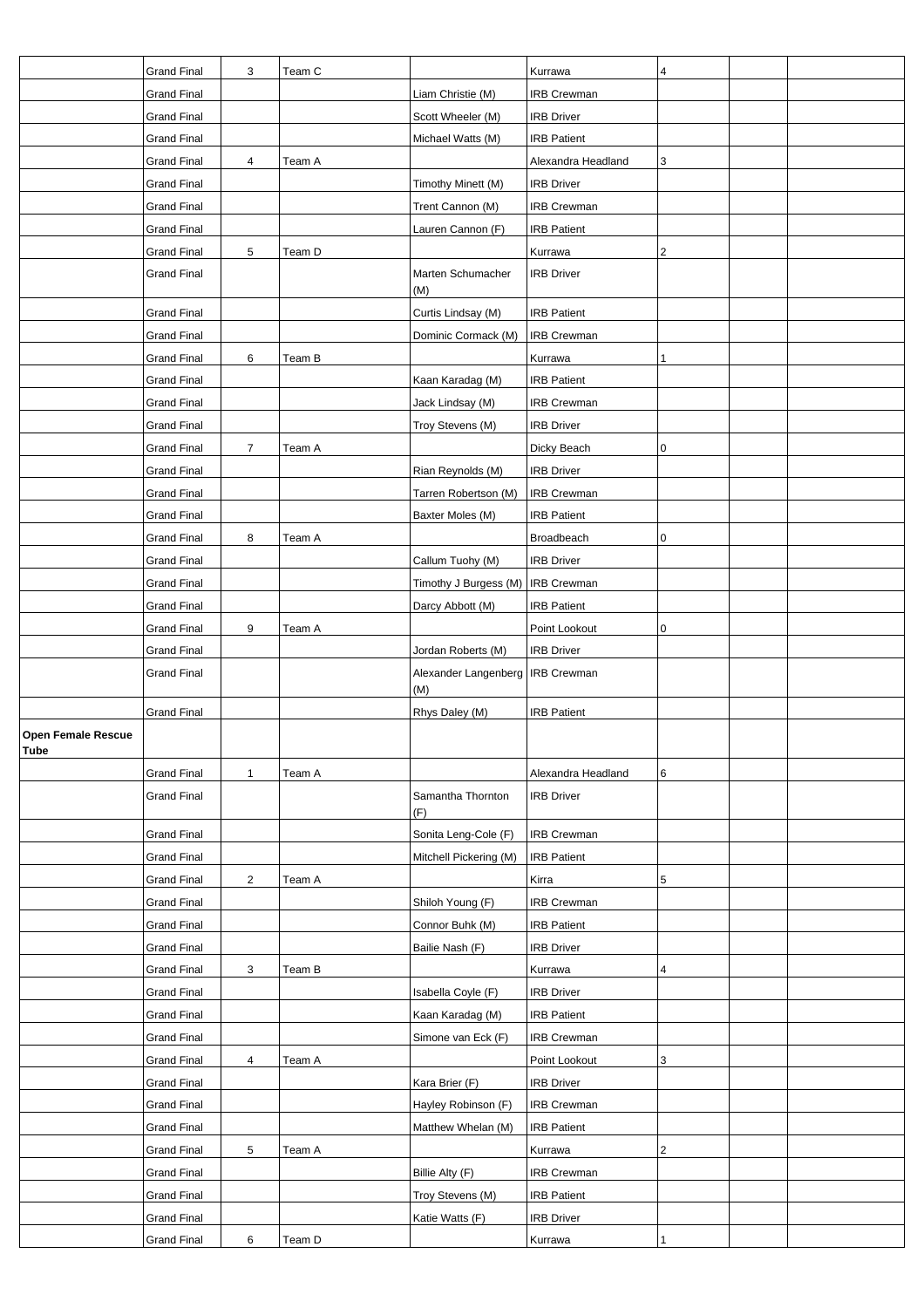|                         | <b>Grand Final</b> |                |        | Elena Davis (F)            | <b>IRB Driver</b>                  |           |                 |
|-------------------------|--------------------|----------------|--------|----------------------------|------------------------------------|-----------|-----------------|
|                         | <b>Grand Final</b> |                |        | Mekayla Date (F)           | <b>IRB Crewman</b>                 |           |                 |
|                         | <b>Grand Final</b> |                |        | Curtis Lindsay (M)         | <b>IRB Patient</b>                 |           |                 |
|                         | <b>Grand Final</b> | $\overline{7}$ | Team C |                            | Kurrawa                            | 0         |                 |
|                         | <b>Grand Final</b> |                |        | Alexandra Coyle (F)        | <b>IRB Crewman</b>                 |           |                 |
|                         | <b>Grand Final</b> |                |        | Sarah Hesse (F)            | <b>IRB Driver</b>                  |           |                 |
|                         | <b>Grand Final</b> |                |        | Jack Lindsay (M)           | <b>IRB Patient</b>                 |           |                 |
|                         | <b>Grand Final</b> | 0              | Team A |                            | Mooloolaba                         | 0         | $3.3.4.1 g + j$ |
|                         | <b>Grand Final</b> |                |        | Jaclyn Sampson (F)         | <b>IRB Driver</b>                  |           |                 |
|                         | <b>Grand Final</b> |                |        | Holly Davies (F)           | <b>IRB Crewman</b>                 |           |                 |
|                         | <b>Grand Final</b> |                |        | Kassity Campbell (F)       | <b>IRB Patient</b>                 |           |                 |
|                         | <b>Grand Final</b> | $\mathbf 0$    | Team B |                            | Point Lookout                      | 0         | 3.3.3.4 d       |
|                         | <b>Grand Final</b> |                |        | Ann-sophie Sullivan<br>(F) | <b>IRB Driver</b>                  |           |                 |
|                         | <b>Grand Final</b> |                |        | Caitlin Ferguson (F)       | <b>IRB Crewman</b>                 |           |                 |
|                         | <b>Grand Final</b> |                |        | Jesse Mantell (M)          | <b>IRB Patient</b>                 |           |                 |
| <b>U23 Mixed Rescue</b> |                    |                |        |                            |                                    |           |                 |
| <b>Tube</b>             |                    |                |        |                            |                                    |           |                 |
|                         | <b>Grand Final</b> | $\mathbf{1}$   | Team A |                            | Kurrawa                            | 6         |                 |
|                         | <b>Grand Final</b> |                |        | Robert Fischer (M)         | <b>IRB Driver</b>                  |           |                 |
|                         | <b>Grand Final</b> |                |        | Kaan Karadag (M)           | <b>IRB Patient</b>                 |           |                 |
|                         | <b>Grand Final</b> |                |        | Liam Christie (M)          | <b>IRB Crewman</b>                 |           |                 |
|                         | <b>Grand Final</b> | $\overline{2}$ | Team D |                            | Kurrawa                            | 5         |                 |
|                         | <b>Grand Final</b> |                |        | Jonathan Hagan (M)         | IRB Crewman                        |           |                 |
|                         | <b>Grand Final</b> |                |        | Curtis Sealy (M)           | <b>IRB Driver</b>                  |           |                 |
|                         | <b>Grand Final</b> |                |        | Troy Stevens (M)           | <b>IRB Patient</b>                 |           |                 |
|                         | <b>Grand Final</b> | 3              | Team A |                            | Kirra                              | 4         |                 |
|                         | <b>Grand Final</b> |                |        | Shiloh Young (F)           | <b>IRB Patient</b>                 |           |                 |
|                         | <b>Grand Final</b> |                |        | Mark Sheldrick (M)         | <b>IRB Driver</b>                  |           |                 |
|                         | <b>Grand Final</b> |                |        | Connor Buhk (M)            | IRB Crewman                        |           |                 |
|                         | <b>Grand Final</b> | 4              | Team B |                            | Kurrawa                            | 3         |                 |
|                         | Grand Final        |                |        | Jack Lindsay (M)           | <b>IRB Patient</b>                 |           |                 |
|                         | <b>Grand Final</b> |                |        | Marten Schumacher<br>(M)   | <b>IRB Driver</b>                  |           |                 |
|                         | <b>Grand Final</b> |                |        | Michael Watts (M)          | <b>IRB Crewman</b>                 |           |                 |
|                         | <b>Grand Final</b> | 5              | Team A |                            | Point Lookout                      | 2         |                 |
|                         | <b>Grand Final</b> |                |        | Jordan Roberts (M)         | <b>IRB Driver</b>                  |           |                 |
|                         | <b>Grand Final</b> |                |        | Jesse Mantell (M)          | <b>IRB Crewman</b>                 |           |                 |
|                         | <b>Grand Final</b> |                |        | Matthew Whelan (M)         | <b>IRB Patient</b>                 |           |                 |
|                         | <b>Grand Final</b> | 6              | Team A |                            | Burleigh Heads Mowbray   1<br>Park |           |                 |
|                         | <b>Grand Final</b> |                |        | Cody French (M)            | <b>IRB Driver</b>                  |           |                 |
|                         | <b>Grand Final</b> |                |        | Taylor Wardle (M)          | IRB Crewman                        |           |                 |
|                         | <b>Grand Final</b> |                |        | Ellie Taylor (F)           | <b>IRB Patient</b>                 |           |                 |
|                         | <b>Grand Final</b> | $\overline{7}$ | Team C |                            | Kurrawa                            | 0         |                 |
|                         | <b>Grand Final</b> |                |        | Thomas Ball (M)            | <b>IRB Driver</b>                  |           |                 |
|                         | <b>Grand Final</b> |                |        | Kye Sunderland (M)         | <b>IRB Crewman</b>                 |           |                 |
|                         | <b>Grand Final</b> |                |        | Curtis Lindsay (M)         | <b>IRB Patient</b>                 |           |                 |
|                         | <b>Grand Final</b> | 8              | Team B |                            | Southport (Qld)                    | 0         |                 |
|                         | <b>Grand Final</b> |                |        | Rhiannon Brinckman<br>(F)  | <b>IRB Driver</b>                  |           |                 |
|                         | <b>Grand Final</b> |                |        | Tamara Landon (F)          | <b>IRB Crewman</b>                 |           |                 |
|                         | <b>Grand Final</b> |                |        | Troy Richdale (M)          | <b>IRB Patient</b>                 |           |                 |
|                         | <b>Grand Final</b> | 0              | Team C |                            | Miami Beach                        | $\pmb{0}$ | 3.3.4.1g        |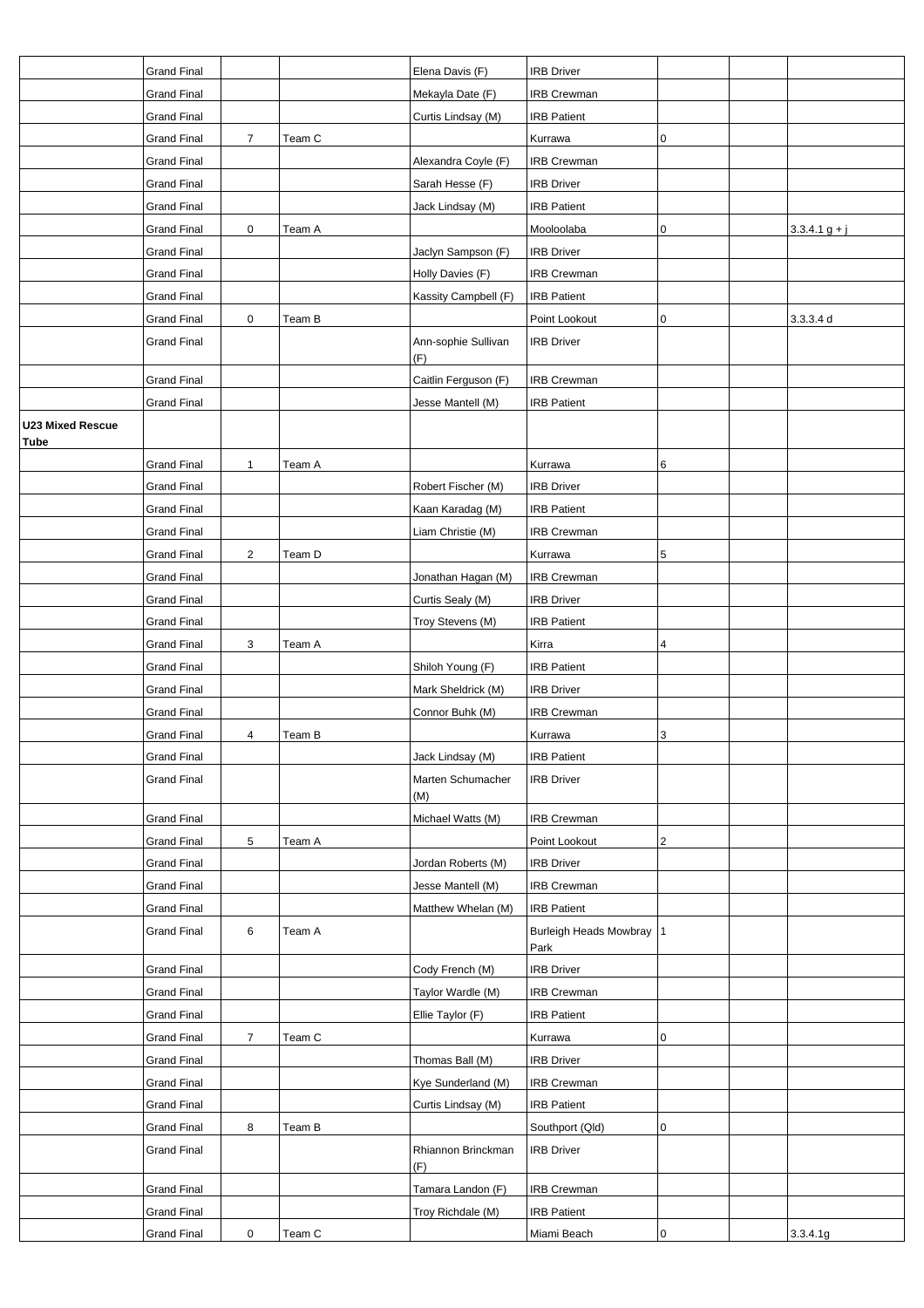|                         | <b>Grand Final</b> |   |        | Oliver Henwood (M)                 | <b>IRB Driver</b>  |   |  |
|-------------------------|--------------------|---|--------|------------------------------------|--------------------|---|--|
|                         | <b>Grand Final</b> |   |        | Isaac Henwood (M)                  | <b>IRB Crewman</b> |   |  |
|                         | <b>Grand Final</b> |   |        | Dylan Chapman (M)                  | <b>IRB Patient</b> |   |  |
| <b>Open Mixed Relay</b> |                    |   |        |                                    |                    |   |  |
|                         | <b>Grand Final</b> | 1 | Team A |                                    | Kirra              | 6 |  |
|                         | <b>Grand Final</b> |   |        | Shayna Cassone (F)                 | <b>IRB Patient</b> |   |  |
|                         | <b>Grand Final</b> |   |        | Kaitlin Dale (F)                   | <b>IRB Patient</b> |   |  |
|                         | <b>Grand Final</b> |   |        | Belinda McAuliffe (F)              | <b>IRB Patient</b> |   |  |
|                         | <b>Grand Final</b> |   |        | Bailie Nash (F)                    | <b>IRB Driver</b>  |   |  |
|                         | <b>Grand Final</b> |   |        | Joshua Clemson (M)                 | IRB Crewman        |   |  |
|                         | <b>Grand Final</b> |   |        | Benjamin Domeracki<br>(M)          | <b>IRB Driver</b>  |   |  |
|                         | <b>Grand Final</b> |   |        | Joel Kinneally (M)                 | <b>IRB Crewman</b> |   |  |
|                         | <b>Grand Final</b> |   |        | Spencer Moncrieff (M)              | <b>IRB Crewman</b> |   |  |
|                         | <b>Grand Final</b> |   |        | Isaac Nation (M)                   | <b>IRB Patient</b> |   |  |
|                         | <b>Grand Final</b> |   |        | Mark Sheldrick (M)                 | <b>IRB Driver</b>  |   |  |
|                         | <b>Grand Final</b> |   |        | Leah Sheldrick (F)                 | <b>IRB Patient</b> |   |  |
|                         | <b>Grand Final</b> |   |        | Eli Clemson (M)                    | <b>IRB Driver</b>  |   |  |
|                         | <b>Grand Final</b> |   |        | Sophie Clemson (F)                 | <b>IRB Crewman</b> |   |  |
|                         | <b>Grand Final</b> |   |        | Ella Kinneally (F)                 | <b>IRB Patient</b> |   |  |
|                         | <b>Grand Final</b> |   |        | Aurah Allard-Delahunt<br>(F)       | <b>IRB Crewman</b> |   |  |
|                         | <b>Grand Final</b> |   |        | Zara Doyle (F)                     | <b>IRB Driver</b>  |   |  |
|                         | <b>Grand Final</b> | 2 | Team A |                                    | Kurrawa            | 5 |  |
|                         | <b>Grand Final</b> |   |        | Billie Alty (F)                    | <b>IRB Crewman</b> |   |  |
|                         | <b>Grand Final</b> |   |        | Alexandra Coyle (F)                | <b>IRB Crewman</b> |   |  |
|                         | Grand Final        |   |        | Isabella Coyle (F)                 | <b>IRB Driver</b>  |   |  |
|                         | <b>Grand Final</b> |   |        | Mekayla Date (F)                   | <b>IRB Patient</b> |   |  |
|                         | <b>Grand Final</b> |   |        | Liam Christie (M)                  | <b>IRB Patient</b> |   |  |
|                         | <b>Grand Final</b> |   |        | Robert Fischer (M)                 | <b>IRB Driver</b>  |   |  |
|                         | Grand Final        |   |        | Benjamin Gerry (M)                 | <b>IRB Patient</b> |   |  |
|                         | <b>Grand Final</b> |   |        | Anthony Edser (M)                  | <b>IRB Patient</b> |   |  |
|                         | <b>Grand Final</b> |   |        | Jonathan Hagan (M)                 | <b>IRB Crewman</b> |   |  |
|                         | <b>Grand Final</b> |   |        | Jack Lindsay (M)                   | <b>IRB Patient</b> |   |  |
|                         | <b>Grand Final</b> |   |        | Curtis Sealy (M)                   | <b>IRB Driver</b>  |   |  |
|                         | <b>Grand Final</b> |   |        | Marten Schumacher<br>(M)           | <b>IRB Crewman</b> |   |  |
|                         | <b>Grand Final</b> |   |        | Troy Stevens (M)                   | <b>IRB Driver</b>  |   |  |
|                         | <b>Grand Final</b> |   |        | Michael Watts (M)                  | <b>IRB Crewman</b> |   |  |
|                         | <b>Grand Final</b> |   |        | Simone van Eck (F)                 | <b>IRB Patient</b> |   |  |
|                         | <b>Grand Final</b> |   |        | Katie Watts (F)                    | <b>IRB Driver</b>  |   |  |
|                         | <b>Grand Final</b> | 3 | Team A |                                    | Broadbeach         | 4 |  |
|                         | <b>Grand Final</b> |   |        | Callum Tuohy (M)                   | <b>IRB Driver</b>  |   |  |
|                         | <b>Grand Final</b> |   |        | Matthew Thompson<br>(M)            | <b>IRB Crewman</b> |   |  |
|                         | <b>Grand Final</b> |   |        | Chantel Fife (F)                   | <b>IRB Driver</b>  |   |  |
|                         | <b>Grand Final</b> |   |        | Prue Tuohy (F)                     | <b>IRB Crewman</b> |   |  |
|                         | <b>Grand Final</b> |   |        | Benjamin Wilson (M)                | <b>IRB Driver</b>  |   |  |
|                         | <b>Grand Final</b> |   |        | Darryl Bremner (M)                 | <b>IRB Crewman</b> |   |  |
|                         | <b>Grand Final</b> |   |        | Timothy J Burgess (M)   IRB Driver |                    |   |  |
|                         | <b>Grand Final</b> |   |        | Darcy Abbott (M)                   | IRB Crewman        |   |  |
|                         | <b>Grand Final</b> |   |        | Laura Harder (F)                   | <b>IRB Driver</b>  |   |  |
|                         | <b>Grand Final</b> |   |        | Lucy Cichero (F)                   | <b>IRB Crewman</b> |   |  |
|                         | <b>Grand Final</b> |   |        | Rizu Sawaki (F)                    | <b>IRB Patient</b> |   |  |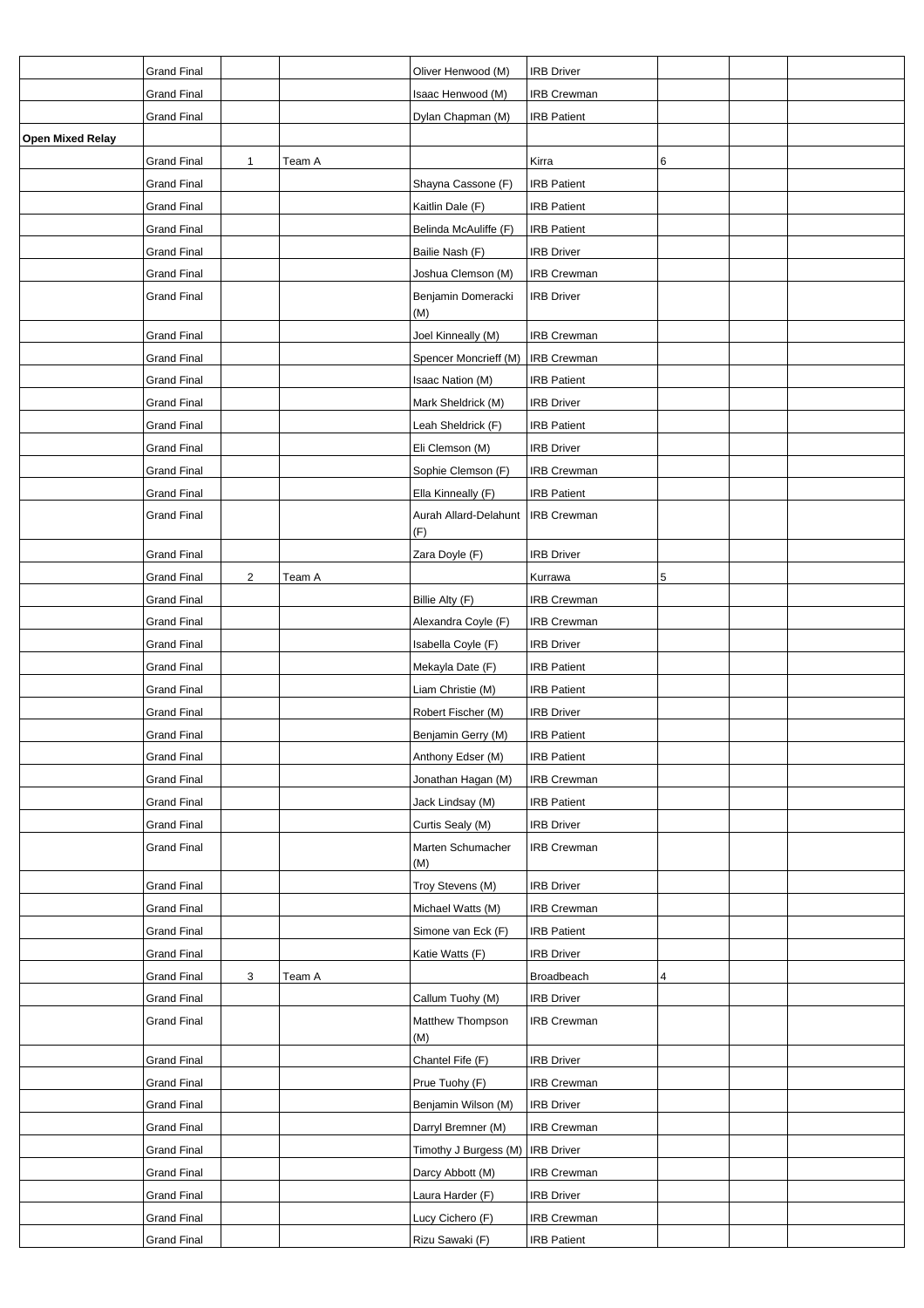| <b>Grand Final</b> |                |        | Paul Ryan (M)                     | <b>IRB Patient</b> |                         |                      |
|--------------------|----------------|--------|-----------------------------------|--------------------|-------------------------|----------------------|
| <b>Grand Final</b> |                |        | Emily Pade (F)                    | <b>IRB Patient</b> |                         |                      |
| <b>Grand Final</b> |                |        | Paul Spajic (M)                   | <b>IRB Patient</b> |                         |                      |
| <b>Grand Final</b> |                |        | Chris Spajic (M)                  | <b>IRB Patient</b> |                         |                      |
| <b>Grand Final</b> |                |        | Bradley Bremner (M)               | <b>IRB Patient</b> |                         |                      |
| <b>Grand Final</b> | $\overline{4}$ | Team A |                                   | Alexandra Headland | 3                       |                      |
| <b>Grand Final</b> |                |        | Samantha Thornton                 | <b>IRB Driver</b>  |                         |                      |
|                    |                |        | (F)                               |                    |                         |                      |
| <b>Grand Final</b> |                |        | Sonita Leng-Cole (F)              | <b>IRB Crewman</b> |                         |                      |
| <b>Grand Final</b> |                |        | Emma Partington (F)               | <b>IRB Driver</b>  |                         |                      |
| <b>Grand Final</b> |                |        | Molly Megson (F)                  | <b>IRB Crewman</b> |                         |                      |
| <b>Grand Final</b> |                |        | Timothy Minett (M)                | <b>IRB Driver</b>  |                         |                      |
| <b>Grand Final</b> |                |        | Trent Cannon (M)                  | <b>IRB Driver</b>  |                         |                      |
| <b>Grand Final</b> |                |        | Lauren Cannon (F)                 | <b>IRB Patient</b> |                         |                      |
| <b>Grand Final</b> |                |        | Joel Munroe (M)                   | IRB Crewman        |                         |                      |
| <b>Grand Final</b> |                |        | Mitchell Pickering (M)            | <b>IRB Driver</b>  |                         |                      |
| <b>Grand Final</b> |                |        | Tyson McIlveen (M)                | <b>IRB Crewman</b> |                         |                      |
| <b>Grand Final</b> |                |        | Amy Miller (F)                    | <b>IRB Patient</b> |                         |                      |
| <b>Grand Final</b> |                |        | Alicia Baird (F)                  | <b>IRB Patient</b> |                         |                      |
| <b>Grand Final</b> |                |        | Casey Richards (F)                | <b>IRB Patient</b> |                         |                      |
| <b>Grand Final</b> |                |        | Marius Braaten-Pow                | <b>IRB Patient</b> |                         |                      |
|                    |                |        | (M)                               |                    |                         |                      |
| <b>Grand Final</b> |                |        | Shane Baird (M)                   | <b>IRB Patient</b> |                         |                      |
| <b>Grand Final</b> |                |        | John Scott (M)                    | IRB Crewman        |                         |                      |
| <b>Grand Final</b> | 5              | Team A |                                   | Point Lookout      | $\overline{\mathbf{c}}$ |                      |
| <b>Grand Final</b> |                |        | Ann-sophie Sullivan               | <b>IRB Driver</b>  |                         |                      |
|                    |                |        | (F)                               |                    |                         |                      |
| <b>Grand Final</b> |                |        | Jordan Roberts (M)                | <b>IRB Driver</b>  |                         |                      |
| <b>Grand Final</b> |                |        | Cody Jensen (M)                   | <b>IRB Driver</b>  |                         |                      |
| <b>Grand Final</b> |                |        | Kara Brier (F)                    | <b>IRB Driver</b>  |                         |                      |
| <b>Grand Final</b> |                |        | Jesse Mantell (M)                 | <b>IRB Crewman</b> |                         |                      |
| <b>Grand Final</b> |                |        | Laura Zambon (F)                  | <b>IRB Crewman</b> |                         |                      |
| <b>Grand Final</b> |                |        | Matthew Whelan (M)                | IRB Crewman        |                         |                      |
| <b>Grand Final</b> |                |        | Harry Edwards (M)                 | <b>IRB Crewman</b> |                         |                      |
| <b>Grand Final</b> |                |        | Hayley Robinson (F)               | <b>IRB Crewman</b> |                         |                      |
| <b>Grand Final</b> |                |        | Lilly Morris (F)                  | <b>IRB Patient</b> |                         |                      |
| <b>Grand Final</b> |                |        | Oscar Wills (M)                   | <b>IRB Patient</b> |                         |                      |
| <b>Grand Final</b> |                |        | Ashleigh Whelan (F)               | <b>IRB Patient</b> |                         |                      |
| <b>Grand Final</b> |                |        | Bridget Larnach (F)               | <b>IRB Patient</b> |                         |                      |
| <b>Grand Final</b> |                |        | Gemma Price (F)                   | <b>IRB Patient</b> |                         |                      |
| <b>Grand Final</b> |                |        | Elizabeth Muller (F)              | <b>IRB Patient</b> |                         |                      |
| <b>Grand Final</b> |                |        | Alexander Langenberg   IRB Driver |                    |                         |                      |
|                    |                |        | (M)                               |                    |                         |                      |
| <b>Grand Final</b> | $\pmb{0}$      | Team A |                                   | Southport (Qld)    | 0                       | 3.3.3.6b             |
|                    |                |        |                                   |                    |                         | 3.3.3.6h<br>3.3.3.3g |
| <b>Grand Final</b> |                |        | Emily Sprake (F)                  | <b>IRB Driver</b>  |                         |                      |
| <b>Grand Final</b> |                |        | James Harwood (M)                 | <b>IRB Driver</b>  |                         |                      |
| <b>Grand Final</b> |                |        | Troy Richdale (M)                 | <b>IRB Driver</b>  |                         |                      |
| <b>Grand Final</b> |                |        | Dale McVeigh (M)                  | <b>IRB Driver</b>  |                         |                      |
| <b>Grand Final</b> |                |        | Riah Manser (F)                   | <b>IRB Driver</b>  |                         |                      |
| <b>Grand Final</b> |                |        | Ellis Davies (F)                  | <b>IRB Crewman</b> |                         |                      |
| <b>Grand Final</b> |                |        | Harrison Wood (M)                 | <b>IRB Crewman</b> |                         |                      |
| <b>Grand Final</b> |                |        | Kelvin Richdale (M)               | <b>IRB Crewman</b> |                         |                      |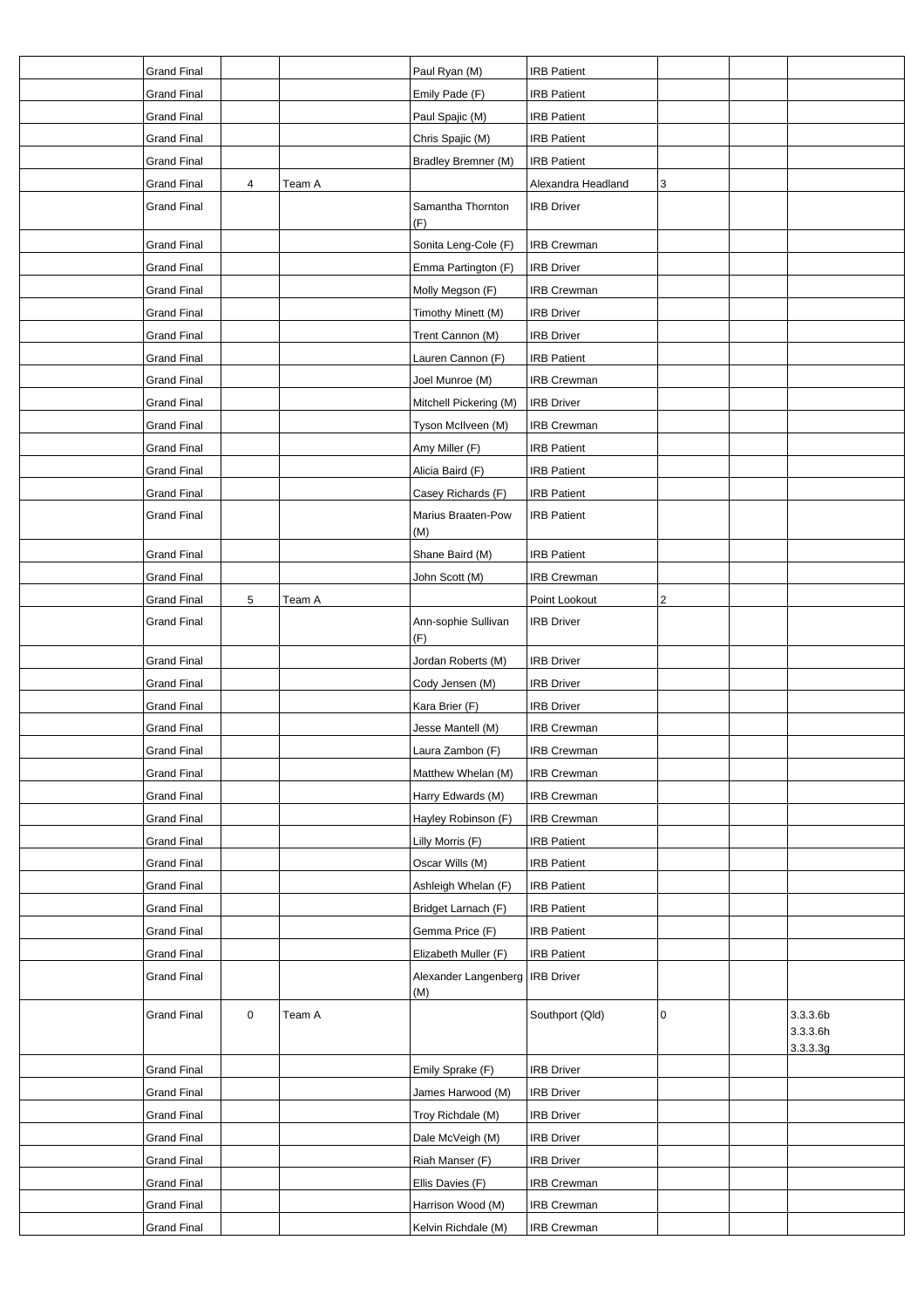| <b>Grand Final</b> |           |        | Michael Landon (M)       | IRB Crewman        |   |        |
|--------------------|-----------|--------|--------------------------|--------------------|---|--------|
| <b>Grand Final</b> |           |        | Maxine Deeb (F)          | IRB Crewman        |   |        |
| <b>Grand Final</b> |           |        | Zoe Bailey (F)           | <b>IRB Patient</b> |   |        |
| <b>Grand Final</b> |           |        | Tamara Landon (F)        | <b>IRB Patient</b> |   |        |
| <b>Grand Final</b> |           |        | Brianna Free (F)         | <b>IRB Patient</b> |   |        |
| <b>Grand Final</b> |           |        | Mae Hillson-Taylor (F)   | <b>IRB Patient</b> |   |        |
| <b>Grand Final</b> |           |        | Aislinn Neville (F)      | <b>IRB Patient</b> |   |        |
| <b>Grand Final</b> |           |        | Rhiannon Brinckman       | <b>IRB Patient</b> |   |        |
|                    |           |        | (F)                      |                    |   |        |
| <b>Grand Final</b> | $\pmb{0}$ | Team A |                          | Mudjimba           | 0 |        |
| <b>Grand Final</b> |           |        | Kye Burke (M)            | <b>IRB Driver</b>  |   |        |
| <b>Grand Final</b> |           |        | Kaitlyn Akers (F)        | <b>IRB Driver</b>  |   |        |
| <b>Grand Final</b> |           |        | Karyn Cook (F)           | <b>IRB Driver</b>  |   |        |
| <b>Grand Final</b> |           |        | Ned Carson (M)           | <b>IRB Driver</b>  |   |        |
| <b>Grand Final</b> |           |        | Russell Cook (M)         | <b>IRB Driver</b>  |   |        |
| <b>Grand Final</b> |           |        | Angus Lane (M)           | IRB Crewman        |   |        |
| <b>Grand Final</b> |           |        | Willow Smith (F)         | IRB Crewman        |   |        |
| <b>Grand Final</b> |           |        | Vickie Starr (F)         | <b>IRB Crewman</b> |   |        |
| <b>Grand Final</b> |           |        | Jack Mathews (M)         | IRB Crewman        |   |        |
| <b>Grand Final</b> |           |        | Andrew Craig (M)         | IRB Crewman        |   |        |
| <b>Grand Final</b> |           |        | Jade Cook (F)            | <b>IRB Patient</b> |   |        |
| <b>Grand Final</b> |           |        | Sam Mathews (M)          | <b>IRB Patient</b> |   |        |
| <b>Grand Final</b> |           |        | Sade Daniels (F)         | <b>IRB Patient</b> |   |        |
| <b>Grand Final</b> |           |        | Phillip Burke (M)        | <b>IRB Patient</b> |   |        |
| <b>Grand Final</b> |           |        | Steven Jeisman (M)       | <b>IRB</b> Patient |   |        |
| <b>Grand Final</b> |           |        | Ciarda MacMahon (F)      | <b>IRB Patient</b> |   |        |
|                    |           |        |                          |                    |   |        |
|                    |           |        |                          |                    |   |        |
| <b>Grand Final</b> | 0         | Team A |                          | Kawana Waters      | 0 | 3.3.4d |
| <b>Grand Final</b> |           |        | Ryan Gaylard (M)         | <b>IRB Driver</b>  |   |        |
| <b>Grand Final</b> |           |        | Ashleigh Domio (F)       | <b>IRB Driver</b>  |   |        |
| <b>Grand Final</b> |           |        | Dion Pola (M)            | <b>IRB Driver</b>  |   |        |
| <b>Grand Final</b> |           |        | Scott Brydson (M)        | <b>IRB</b> Driver  |   |        |
| <b>Grand Final</b> |           |        | Aleeshia Chick (F)       | <b>IRB Driver</b>  |   |        |
| <b>Grand Final</b> |           |        | Christopher Lowe (M)     | IRB Crewman        |   |        |
| <b>Grand Final</b> |           |        | Aimee-Leigh Domio<br>(F) | <b>IRB Crewman</b> |   |        |
| <b>Grand Final</b> |           |        | Adam Gardner (M)         | <b>IRB Crewman</b> |   |        |
| <b>Grand Final</b> |           |        | Damian Collins (M)       | IRB Crewman        |   |        |
| <b>Grand Final</b> |           |        | Megan Blin (F)           | <b>IRB Crewman</b> |   |        |
| <b>Grand Final</b> |           |        | Ethan Collins (M)        | <b>IRB Patient</b> |   |        |
| <b>Grand Final</b> |           |        | Alana Robertson (F)      | <b>IRB Patient</b> |   |        |
| <b>Grand Final</b> |           |        | Lara Cammack (F)         | <b>IRB Patient</b> |   |        |
| <b>Grand Final</b> |           |        | Declan Woods (M)         | <b>IRB Patient</b> |   |        |
| <b>Grand Final</b> |           |        | Paul Clarke (M)          | <b>IRB Patient</b> |   |        |
| <b>Grand Final</b> |           |        | Michelle Collins (F)     | <b>IRB Patient</b> |   |        |
| <b>Grand Final</b> | 0         | Team A |                          | Miami Beach        | 0 |        |
| <b>Grand Final</b> |           |        | Zachary Henwood (M)      | <b>IRB Driver</b>  |   |        |
| <b>Grand Final</b> |           |        | Oliver Henwood (M)       | IRB Crewman        |   |        |
| <b>Grand Final</b> |           |        | Dylan Chapman (M)        | <b>IRB Patient</b> |   |        |
| <b>Grand Final</b> |           |        | Janita Henwood (F)       | <b>IRB Driver</b>  |   |        |
| <b>Grand Final</b> |           |        | Sinead Nealon (F)        | IRB Crewman        |   |        |
| <b>Grand Final</b> |           |        | Samuel Cali (M)          | <b>IRB Patient</b> |   |        |
| <b>Grand Final</b> |           |        | Shakayla Thorpe-         | <b>IRB Patient</b> |   |        |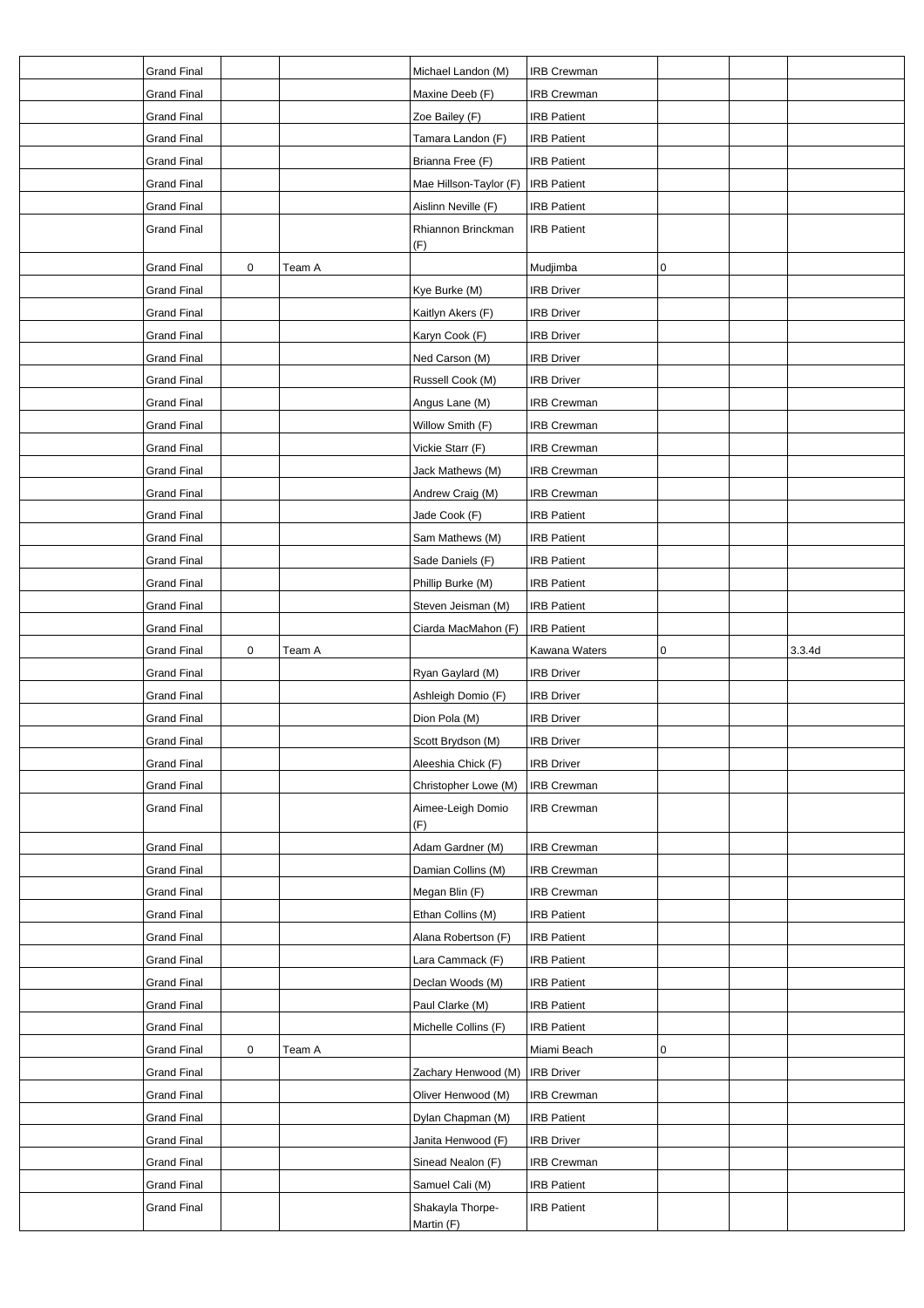|                                   | <b>Grand Final</b> |                |        | Isaac Henwood (M)                    | <b>IRB Driver</b>    |           |          |
|-----------------------------------|--------------------|----------------|--------|--------------------------------------|----------------------|-----------|----------|
|                                   | <b>Grand Final</b> |                |        | Benjamin Fields (M)                  | <b>IRB Crewman</b>   |           |          |
|                                   | <b>Grand Final</b> |                |        | Jordana Fair (F)                     | <b>IRB Patient</b>   |           |          |
|                                   | <b>Grand Final</b> |                |        | Harrison Henwood (M)   IRB Driver    |                      |           |          |
|                                   | <b>Grand Final</b> |                |        | Gabriel Sobczyk (M)                  | <b>IRB Crewman</b>   |           |          |
|                                   | <b>Grand Final</b> |                |        | Tayah Cooper (F)                     | <b>IRB Patient</b>   |           |          |
|                                   | <b>Grand Final</b> |                |        | Kahli Henwood (F)                    | <b>IRB Driver</b>    |           |          |
|                                   | <b>Grand Final</b> |                |        | Nikki Campbell (F)                   | <b>IRB Crewman</b>   |           |          |
|                                   | <b>Grand Final</b> |                |        | Karlisha Thorpe-Martin   IRB Patient |                      |           |          |
|                                   |                    |                |        | (F)                                  |                      |           |          |
| <b>Open Female Mass</b><br>Rescue |                    |                |        |                                      |                      |           |          |
|                                   | <b>Grand Final</b> | 1              | Team A |                                      | Alexandra Headland   | 6         |          |
|                                   | <b>Grand Final</b> |                |        | Samantha Thornton<br>(F)             | <b>IRB Driver</b>    |           |          |
|                                   | <b>Grand Final</b> |                |        | Sonita Leng-Cole (F)                 | <b>IRB Crewman</b>   |           |          |
|                                   | <b>Grand Final</b> |                |        | Timothy Minett (M)                   | <b>IRB Patient</b>   |           |          |
|                                   | <b>Grand Final</b> |                |        | Amy Miller (F)                       | <b>IRB Patient</b>   |           |          |
|                                   | <b>Grand Final</b> | $\overline{2}$ | Team A |                                      | <b>Bribie Island</b> | 5         |          |
|                                   | <b>Grand Final</b> |                |        | Alexander Cybulski<br>(M)            | <b>IRB Patient</b>   |           |          |
|                                   | <b>Grand Final</b> |                |        | Roxanne Diversi (F)                  | <b>IRB Crewman</b>   |           |          |
|                                   | <b>Grand Final</b> |                |        | Cooper O'Flynn (M)                   | <b>IRB Patient</b>   |           |          |
|                                   | <b>Grand Final</b> |                |        | Rebecca Turner (F)                   | <b>IRB Driver</b>    |           |          |
|                                   | <b>Grand Final</b> | 3              | Team A |                                      | Kawana Waters        | 4         |          |
|                                   | <b>Grand Final</b> |                |        | Ashleigh Domio (F)                   | <b>IRB Driver</b>    |           |          |
|                                   | <b>Grand Final</b> |                |        | Aimee-Leigh Domio                    | <b>IRB Crewman</b>   |           |          |
|                                   |                    |                |        | (F)                                  |                      |           |          |
|                                   | <b>Grand Final</b> |                |        | Declan Woods (M)                     | <b>IRB Patient</b>   |           |          |
|                                   | <b>Grand Final</b> |                |        | Alana Robertson (F)                  | <b>IRB Patient</b>   |           |          |
|                                   | <b>Grand Final</b> | 4              | Team A |                                      | Kurrawa              | 3         |          |
|                                   | <b>Grand Final</b> |                |        | Billie Alty (F)                      | <b>IRB Crewman</b>   |           |          |
|                                   | <b>Grand Final</b> |                |        | Mekayla Date (F)                     | <b>IRB Patient</b>   |           |          |
|                                   | <b>Grand Final</b> |                |        | Benjamin Gerry (M)                   | <b>IRB Patient</b>   |           |          |
|                                   | <b>Grand Final</b> |                |        | Katie Watts (F)                      | <b>IRB Driver</b>    |           |          |
|                                   | <b>Grand Final</b> | 5              | Team C |                                      | Kurrawa              | 2         |          |
|                                   | <b>Grand Final</b> |                |        | Anthony Edser (M)                    | <b>IRB Patient</b>   |           |          |
|                                   | <b>Grand Final</b> |                |        | Jack Lindsay (M)                     | <b>IRB Patient</b>   |           |          |
|                                   | <b>Grand Final</b> |                |        | Sarah Hesse (F)                      | <b>IRB Driver</b>    |           |          |
|                                   | <b>Grand Final</b> |                |        | Simone van Eck (F)                   | <b>IRB Crewman</b>   |           |          |
|                                   | <b>Grand Final</b> | 6              | Team C |                                      | <b>Bribie Island</b> | 1         |          |
|                                   | <b>Grand Final</b> |                |        | Georgie Bulluss (F)                  | <b>IRB Crewman</b>   |           |          |
|                                   | <b>Grand Final</b> |                |        | Taylah Curtin (F)                    | <b>IRB Driver</b>    |           |          |
|                                   | <b>Grand Final</b> |                |        | Riley Fiorin (M)                     | <b>IRB Patient</b>   |           |          |
|                                   | <b>Grand Final</b> |                |        | Oliver Palmer (M)                    | <b>IRB Patient</b>   |           |          |
|                                   | <b>Grand Final</b> | 0              | Team B |                                      | Kirra                | 0         | 3.3.3.4d |
|                                   | <b>Grand Final</b> |                |        | Shayna Cassone (F)                   | <b>IRB Patient</b>   |           |          |
|                                   | Grand Final        |                |        | Bailie Nash (F)                      | <b>IRB Driver</b>    |           |          |
|                                   | <b>Grand Final</b> |                |        | Sophie Clemson (F)                   | <b>IRB Crewman</b>   |           |          |
|                                   | <b>Grand Final</b> |                |        | Kaitlin Dale (F)                     | <b>IRB Patient</b>   |           |          |
|                                   | <b>Grand Final</b> | 0              | Team A |                                      | Broadbeach           | $\pmb{0}$ | 3.3.3.3g |
|                                   | <b>Grand Final</b> |                |        | Chantel Fife (F)                     | <b>IRB Driver</b>    |           |          |
|                                   | <b>Grand Final</b> |                |        | Prue Tuohy (F)                       | <b>IRB Crewman</b>   |           |          |
|                                   | <b>Grand Final</b> |                |        | Paul Spajic (M)                      | <b>IRB Patient</b>   |           |          |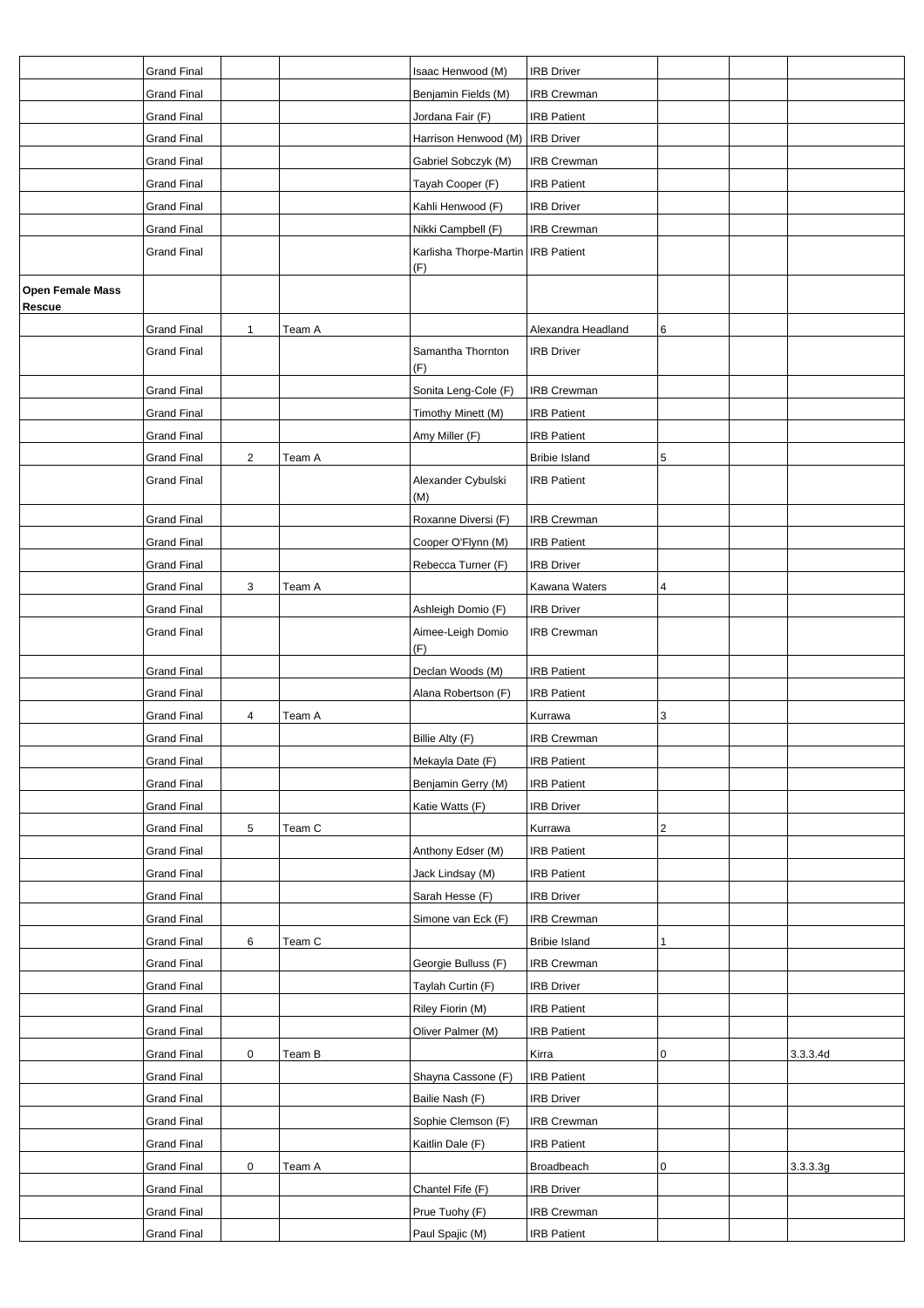|                                 | <b>Grand Final</b> |                |        | Chris Spajic (M)           | <b>IRB Patient</b> |             |          |
|---------------------------------|--------------------|----------------|--------|----------------------------|--------------------|-------------|----------|
| <b>U23 Mixed Mass</b><br>Rescue |                    |                |        |                            |                    |             |          |
|                                 | <b>Grand Final</b> | 1              | Team C |                            | Kirra              | 6           |          |
|                                 | <b>Grand Final</b> |                |        | Joshua Clemson (M)         | <b>IRB Crewman</b> |             |          |
|                                 | <b>Grand Final</b> |                |        | Mark Sheldrick (M)         | <b>IRB Driver</b>  |             |          |
|                                 | <b>Grand Final</b> |                |        | Leah Sheldrick (F)         | <b>IRB Patient</b> |             |          |
|                                 | <b>Grand Final</b> |                |        | Belinda McAuliffe (F)      | <b>IRB Patient</b> |             |          |
|                                 | <b>Grand Final</b> | $\overline{c}$ | Team D |                            | Kirra              | 5           |          |
|                                 | <b>Grand Final</b> |                |        | Ella Kinneally (F)         | <b>IRB Patient</b> |             |          |
|                                 | <b>Grand Final</b> |                |        | Joel Kinneally (M)         | <b>IRB Patient</b> |             |          |
|                                 | <b>Grand Final</b> |                |        | Noah Peluso (M)            | <b>IRB Crewman</b> |             |          |
|                                 | <b>Grand Final</b> |                |        | Eli Clemson (M)            | <b>IRB Driver</b>  |             |          |
|                                 | <b>Grand Final</b> | 3              | Team A |                            | Kurrawa            | 4           |          |
|                                 | <b>Grand Final</b> |                |        | Alexandra Coyle (F)        | <b>IRB Patient</b> |             |          |
|                                 | <b>Grand Final</b> |                |        | Robert Fischer (M)         | <b>IRB Driver</b>  |             |          |
|                                 | <b>Grand Final</b> |                |        | Jack Lindsay (M)           | <b>IRB Patient</b> |             |          |
|                                 | <b>Grand Final</b> |                |        | Michael Watts (M)          | <b>IRB Crewman</b> |             |          |
|                                 | <b>Grand Final</b> | 4              | Team A |                            | Point Lookout      | 3           |          |
|                                 | <b>Grand Final</b> |                |        | Jordan Roberts (M)         | <b>IRB Driver</b>  |             |          |
|                                 | <b>Grand Final</b> |                |        | Matthew Whelan (M)         | <b>IRB Crewman</b> |             |          |
|                                 | <b>Grand Final</b> |                |        | Bridget Larnach (F)        | <b>IRB Patient</b> |             |          |
|                                 | <b>Grand Final</b> |                |        | Ann-sophie Sullivan<br>(F) | <b>IRB Patient</b> |             |          |
|                                 | <b>Grand Final</b> | 5              | Team E |                            | Kirra              | 8           |          |
|                                 | <b>Grand Final</b> |                |        | Sophie Clemson (F)         | <b>IRB Crewman</b> |             |          |
|                                 | Grand Final        |                |        | Isaac Nation (M)           | <b>IRB Patient</b> |             |          |
|                                 | <b>Grand Final</b> |                |        | Bailie Nash (F)            | <b>IRB Driver</b>  |             |          |
|                                 | <b>Grand Final</b> |                |        | Shayna Cassone (F)         | <b>IRB Patient</b> |             |          |
|                                 | <b>Grand Final</b> | 6              | Team D |                            | Kurrawa            |             |          |
|                                 | <b>Grand Final</b> |                |        | Billie Alty (F)            | <b>IRB Patient</b> |             |          |
|                                 | Grand Final        |                |        | Isabella Coyle (F)         | <b>IRB Patient</b> |             |          |
|                                 | <b>Grand Final</b> |                |        | Curtis Sealy (M)           | <b>IRB Driver</b>  |             |          |
|                                 | <b>Grand Final</b> |                |        | Marten Schumacher<br>(M)   | <b>IRB Crewman</b> |             |          |
|                                 | <b>Grand Final</b> | 0              | Team B |                            | Kurrawa            | $\mathbf 0$ | 3.3.3.4d |
|                                 | <b>Grand Final</b> |                |        | Liam Christie (M)          | <b>IRB Driver</b>  |             |          |
|                                 | <b>Grand Final</b> |                |        | Mekayla Date (F)           | <b>IRB Patient</b> |             |          |
|                                 | <b>Grand Final</b> |                |        | Kaan Karadag (M)           | <b>IRB Patient</b> |             |          |
|                                 | <b>Grand Final</b> |                |        | Kye Sunderland (M)         | <b>IRB Crewman</b> |             |          |
| Open Male Mass<br>Rescue        |                    |                |        |                            |                    |             |          |
|                                 | <b>Grand Final</b> | $\mathbf{1}$   | Team A |                            | Kirra              | 6           |          |
|                                 | <b>Grand Final</b> |                |        | Benjamin Domeracki<br>(M)  | <b>IRB Driver</b>  |             |          |
|                                 | <b>Grand Final</b> |                |        | Isaac Nation (M)           | <b>IRB Crewman</b> |             |          |
|                                 | <b>Grand Final</b> |                |        | Belinda McAuliffe (F)      | <b>IRB Patient</b> |             |          |
|                                 | <b>Grand Final</b> |                |        | Sophie Clemson (F)         | <b>IRB Patient</b> |             |          |
|                                 | <b>Grand Final</b> | $\overline{c}$ | Team A |                            | Kurrawa            | 5           |          |
|                                 | <b>Grand Final</b> |                |        | Isabella Coyle (F)         | <b>IRB Patient</b> |             |          |
|                                 | <b>Grand Final</b> |                |        | Benjamin Gerry (M)         | <b>IRB Patient</b> |             |          |
|                                 | <b>Grand Final</b> |                |        | Marten Schumacher<br>(M)   | <b>IRB Driver</b>  |             |          |
|                                 | <b>Grand Final</b> |                |        | Curtis Sealy (M)           | IRB Crewman        |             |          |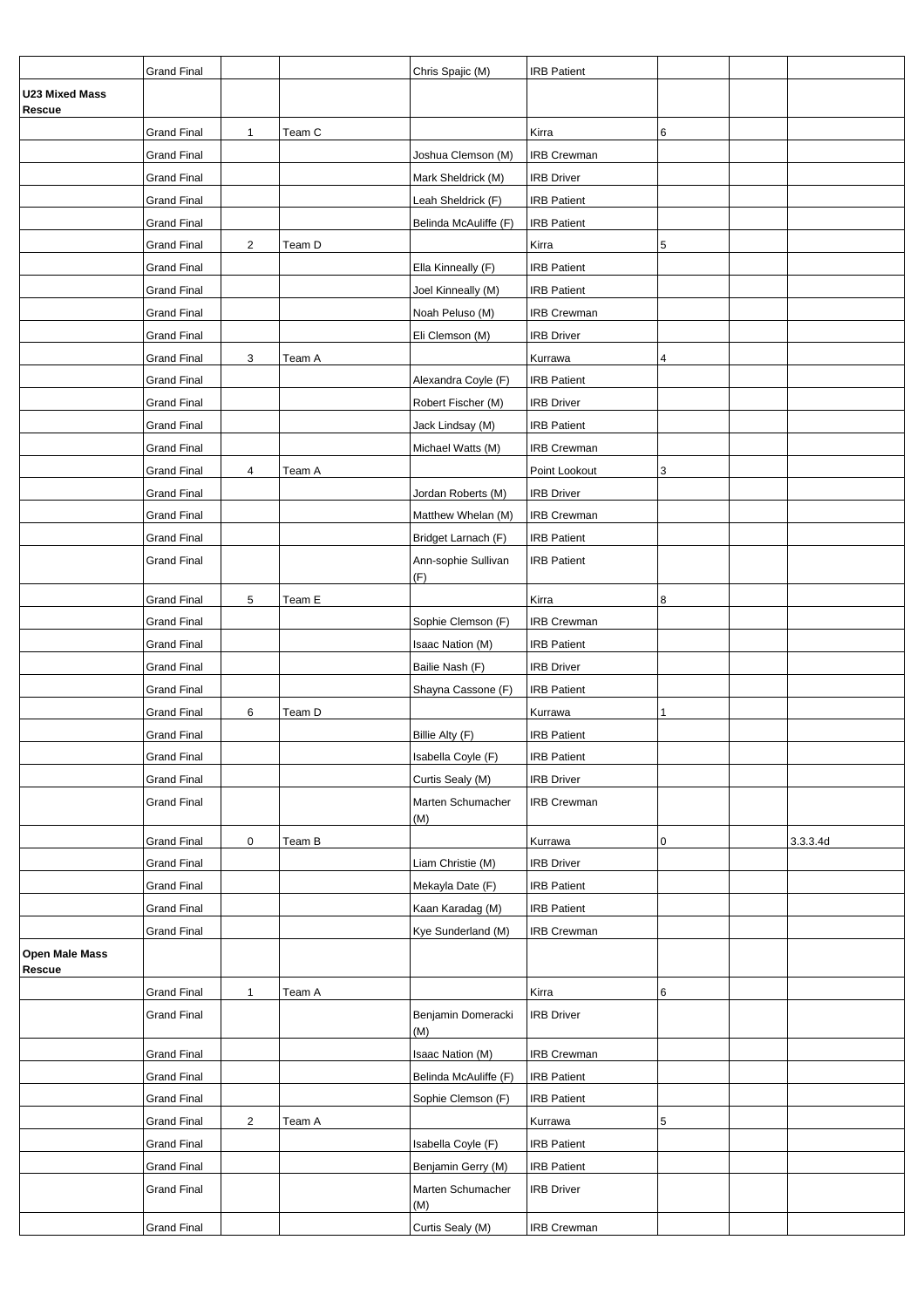|                              | <b>Grand Final</b> | 3              | Team A |                                      | Broadbeach         | 4 |  |
|------------------------------|--------------------|----------------|--------|--------------------------------------|--------------------|---|--|
|                              | <b>Grand Final</b> |                |        | Timothy J Burgess (M)   IRB Driver   |                    |   |  |
|                              | <b>Grand Final</b> |                |        | Chris Spajic (M)                     | <b>IRB Crewman</b> |   |  |
|                              | <b>Grand Final</b> |                |        | Emily Pade (F)                       | <b>IRB Patient</b> |   |  |
|                              | <b>Grand Final</b> |                |        | Lucy Cichero (F)                     | <b>IRB Patient</b> |   |  |
|                              | <b>Grand Final</b> | 4              | Team B |                                      | Broadbeach         | 3 |  |
|                              | <b>Grand Final</b> |                |        | Callum Tuohy (M)                     | <b>IRB Driver</b>  |   |  |
|                              | <b>Grand Final</b> |                |        | Paul Spajic (M)                      | <b>IRB Crewman</b> |   |  |
|                              | <b>Grand Final</b> |                |        | Prue Tuohy (F)                       | <b>IRB Patient</b> |   |  |
|                              | <b>Grand Final</b> |                |        | Paul Ryan (M)                        | <b>IRB Patient</b> |   |  |
|                              | <b>Grand Final</b> | 5              | Team B |                                      | Miami Beach        | 2 |  |
|                              | Grand Final        |                |        | Isaac Henwood (M)                    | <b>IRB Driver</b>  |   |  |
|                              | <b>Grand Final</b> |                |        | Benjamin Fields (M)                  | <b>IRB Crewman</b> |   |  |
|                              | <b>Grand Final</b> |                |        | Dylan Chapman (M)                    | <b>IRB Patient</b> |   |  |
|                              | <b>Grand Final</b> |                |        | Karlisha Thorpe-Martin   IRB Patient |                    |   |  |
|                              |                    |                |        | (F)                                  |                    |   |  |
|                              | <b>Grand Final</b> | 6              | Team C |                                      | Kirra              | 1 |  |
|                              | <b>Grand Final</b> |                |        | Mark Sheldrick (M)                   | <b>IRB Driver</b>  |   |  |
|                              | <b>Grand Final</b> |                |        | Leah Sheldrick (F)                   | <b>IRB Patient</b> |   |  |
|                              | <b>Grand Final</b> |                |        | Bailie Nash (F)                      | <b>IRB Patient</b> |   |  |
|                              | <b>Grand Final</b> |                |        | Joshua Clemson (M)                   | <b>IRB Crewman</b> |   |  |
|                              | <b>Grand Final</b> | $\overline{7}$ | Team C |                                      | Kurrawa            | 0 |  |
|                              | <b>Grand Final</b> |                |        | Alexandra Coyle (F)                  | <b>IRB Patient</b> |   |  |
|                              | <b>Grand Final</b> |                |        | Robert Fischer (M)                   | <b>IRB Driver</b>  |   |  |
|                              | <b>Grand Final</b> |                |        | Katie Watts (F)                      | <b>IRB Patient</b> |   |  |
|                              | <b>Grand Final</b> |                |        | Michael Watts (M)                    | <b>IRB Crewman</b> |   |  |
|                              | <b>Grand Final</b> | 8              | Team A |                                      | Miami Beach        | 0 |  |
|                              | <b>Grand Final</b> |                |        | Zachary Henwood (M)                  | <b>IRB Driver</b>  |   |  |
|                              | <b>Grand Final</b> |                |        | Oliver Henwood (M)                   | IRB Crewman        |   |  |
|                              | <b>Grand Final</b> |                |        | Samuel Cali (M)                      | <b>IRB Patient</b> |   |  |
|                              | <b>Grand Final</b> |                |        | Jordana Fair (F)                     | <b>IRB Patient</b> |   |  |
| 35+ Yrs Mixed Mass<br>Rescue |                    |                |        |                                      |                    |   |  |
|                              | <b>Grand Final</b> | $\mathbf{1}$   | Team B |                                      | Kawana Waters      | 6 |  |
|                              | <b>Grand Final</b> |                |        | Ryan Gaylard (M)                     | <b>IRB Driver</b>  |   |  |
|                              | <b>Grand Final</b> |                |        | Christopher Lowe (M)                 | IRB Crewman        |   |  |
|                              | <b>Grand Final</b> |                |        | Ashleigh Domio (F)                   | <b>IRB Patient</b> |   |  |
|                              | <b>Grand Final</b> |                |        | Alana Robertson (F)                  | <b>IRB Patient</b> |   |  |
|                              | <b>Grand Final</b> | $\overline{c}$ | Team C |                                      | Broadbeach         | 5 |  |
|                              | <b>Grand Final</b> |                |        | Nathan Fife (M)                      | <b>IRB Driver</b>  |   |  |
|                              | <b>Grand Final</b> |                |        | Darcy Abbott (M)                     | IRB Crewman        |   |  |
|                              | <b>Grand Final</b> |                |        | Rizu Sawaki (F)                      | <b>IRB Patient</b> |   |  |
|                              | <b>Grand Final</b> |                |        | Chantel Fife (F)                     | <b>IRB Patient</b> |   |  |
|                              | <b>Grand Final</b> | 3              | Team A |                                      | Kurrawa            | 4 |  |
|                              | <b>Grand Final</b> |                |        | Alexandra Coyle (F)                  | <b>IRB Patient</b> |   |  |
|                              | <b>Grand Final</b> |                |        | Anthony Edser (M)                    | <b>IRB Crewman</b> |   |  |
|                              | <b>Grand Final</b> |                |        | Isabelle Taylor (F)                  | <b>IRB Patient</b> |   |  |
|                              | Grand Final        |                |        | Scott Wheeler (M)                    | <b>IRB Driver</b>  |   |  |
|                              | <b>Grand Final</b> | 4              | Team A |                                      | Broadbeach         | 3 |  |
|                              | <b>Grand Final</b> |                |        | Luke Ryan (M)                        | <b>IRB Driver</b>  |   |  |
|                              | <b>Grand Final</b> |                |        | Eden Crooks (M)                      | <b>IRB Crewman</b> |   |  |
|                              | <b>Grand Final</b> |                |        | Paul Ryan (M)                        | <b>IRB Patient</b> |   |  |
|                              | Grand Final        |                |        | Paul Spajic (M)                      | <b>IRB Patient</b> |   |  |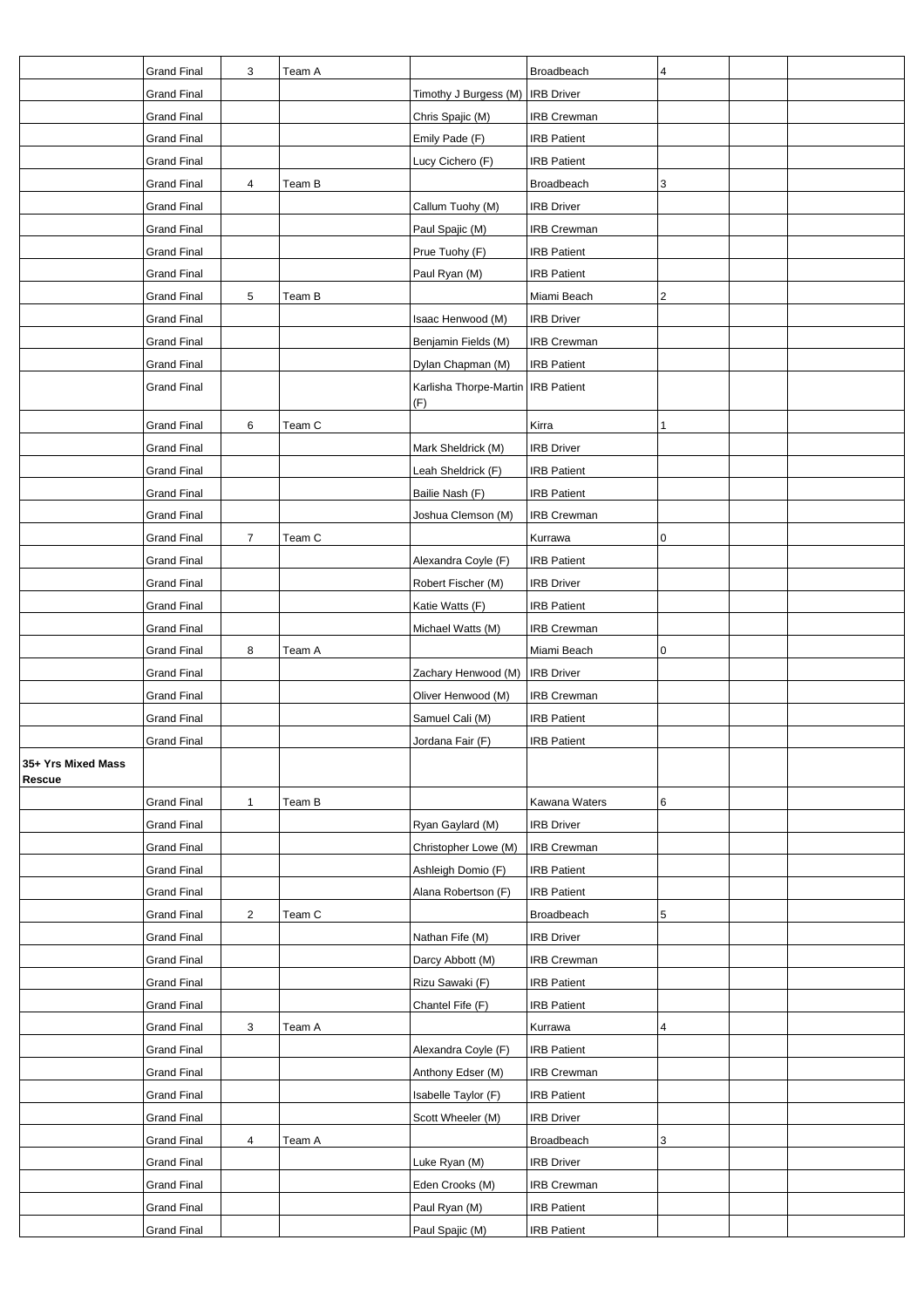|                               | <b>Grand Final</b> | 5              | Team A |                             | Kirra              | $\overline{2}$ |  |
|-------------------------------|--------------------|----------------|--------|-----------------------------|--------------------|----------------|--|
|                               | <b>Grand Final</b> |                |        | Michael Delahunt (M)        | <b>IRB Driver</b>  |                |  |
|                               | <b>Grand Final</b> |                |        | Chloe Hill (F)              | <b>IRB Patient</b> |                |  |
|                               | <b>Grand Final</b> |                |        | Leah Sheldrick (F)          | <b>IRB Patient</b> |                |  |
|                               | <b>Grand Final</b> |                |        | Joel Kinneally (M)          | <b>IRB Crewman</b> |                |  |
|                               | <b>Grand Final</b> | 6              | Team B |                             | Broadbeach         | $\mathbf{1}$   |  |
|                               | <b>Grand Final</b> |                |        | Darryl Bremner (M)          | <b>IRB Crewman</b> |                |  |
|                               | <b>Grand Final</b> |                |        | Benjamin Wilson (M)         | <b>IRB Driver</b>  |                |  |
|                               | <b>Grand Final</b> |                |        | Prue Tuohy (F)              | <b>IRB Patient</b> |                |  |
|                               | <b>Grand Final</b> |                |        | Chris Spajic (M)            | <b>IRB Patient</b> |                |  |
|                               | <b>Grand Final</b> | $\overline{7}$ | Team A |                             | Currumbin          | 0              |  |
|                               | <b>Grand Final</b> |                |        | Werner Piehler (M)          | <b>IRB Driver</b>  |                |  |
|                               | <b>Grand Final</b> |                |        | Luke Smith (M)              | <b>IRB Crewman</b> |                |  |
|                               | <b>Grand Final</b> |                |        | Hannah Van Den              | <b>IRB Patient</b> |                |  |
|                               |                    |                |        | Broek (F)                   |                    |                |  |
|                               | <b>Grand Final</b> |                |        | Thomas Dick (M)             | <b>IRB Patient</b> |                |  |
|                               | <b>Grand Final</b> | 8              | Team A |                             | Kawana Waters      | $\mathbf 0$    |  |
|                               | <b>Grand Final</b> |                |        | Scott Brydson (M)           | <b>IRB Driver</b>  |                |  |
|                               | <b>Grand Final</b> |                |        | Damian Collins (M)          | IRB Crewman        |                |  |
|                               | <b>Grand Final</b> |                |        | Michelle Collins (F)        | <b>IRB Patient</b> |                |  |
|                               | <b>Grand Final</b> |                |        | Lara Cammack (F)            | <b>IRB Patient</b> |                |  |
| 35+ Yrs Mixed Teams<br>Rescue |                    |                |        |                             |                    |                |  |
|                               | <b>Grand Final</b> | 1              | Team A |                             | Broadbeach         | 6              |  |
|                               | <b>Grand Final</b> |                |        | Benjamin Wilson (M)         | <b>IRB Driver</b>  |                |  |
|                               | <b>Grand Final</b> |                |        | Darryl Bremner (M)          | <b>IRB Crewman</b> |                |  |
|                               | <b>Grand Final</b> |                |        | Luke Ryan (M)               | <b>IRB Driver</b>  |                |  |
|                               | <b>Grand Final</b> |                |        | Eden Crooks (M)             | <b>IRB Crewman</b> |                |  |
|                               | <b>Grand Final</b> |                |        | Emily Pade (F)              | <b>IRB Patient</b> |                |  |
|                               | <b>Grand Final</b> |                |        | Paul Ryan (M)               | <b>IRB Patient</b> |                |  |
|                               | <b>Grand Final</b> | $\overline{2}$ | Team A |                             | Kirra              | 5              |  |
|                               | Grand Final        |                |        | Anthony Cassone (M)         | IRB Driver         |                |  |
|                               | <b>Grand Final</b> |                |        | Michael Delahunt (M)        | <b>IRB Driver</b>  |                |  |
|                               | <b>Grand Final</b> |                |        | David Holzheimer (M)        | <b>IRB Crewman</b> |                |  |
|                               | <b>Grand Final</b> |                |        | Zara Doyle (F)              | <b>IRB Patient</b> |                |  |
|                               | <b>Grand Final</b> |                |        | Shiloh Young (F)            | <b>IRB Patient</b> |                |  |
|                               | <b>Grand Final</b> |                |        | Joel Kinneally (M)          | <b>IRB Crewman</b> |                |  |
|                               | <b>Grand Final</b> | 3              | Team A |                             | Coolum Beach       | 4              |  |
|                               | <b>Grand Final</b> |                |        | Michael Stokes (M)          | <b>IRB Driver</b>  |                |  |
|                               | <b>Grand Final</b> |                |        | Mark Quinlivan (M)          | <b>IRB Crewman</b> |                |  |
|                               | <b>Grand Final</b> |                |        | Alastair McGregor (M)       | <b>IRB Driver</b>  |                |  |
|                               | <b>Grand Final</b> |                |        | Robert (Jason) Brown<br>(M) | <b>IRB Crewman</b> |                |  |
|                               | <b>Grand Final</b> |                |        | Caleb Thomas (M)            | <b>IRB Patient</b> |                |  |
|                               | <b>Grand Final</b> |                |        | Faith Liberato (F)          | <b>IRB Patient</b> |                |  |
|                               | <b>Grand Final</b> | 4              | Team A |                             | Mooloolaba         | 3              |  |
|                               | <b>Grand Final</b> |                |        | Peter Graham (M)            | <b>IRB Driver</b>  |                |  |
|                               | <b>Grand Final</b> |                |        | Nicholas Campbell (M)       | <b>IRB Crewman</b> |                |  |
|                               | <b>Grand Final</b> |                |        | Kassity Campbell (F)        | <b>IRB Patient</b> |                |  |
|                               | <b>Grand Final</b> |                |        | Megan Murr (F)              | <b>IRB Driver</b>  |                |  |
|                               | <b>Grand Final</b> |                |        | Katelin Parsons (F)         | <b>IRB Patient</b> |                |  |
|                               | <b>Grand Final</b> |                |        | David Toohey (M)            | <b>IRB Crewman</b> |                |  |
|                               | <b>Grand Final</b> | $\sqrt{5}$     | Team A |                             | Mudjimba           | $\overline{2}$ |  |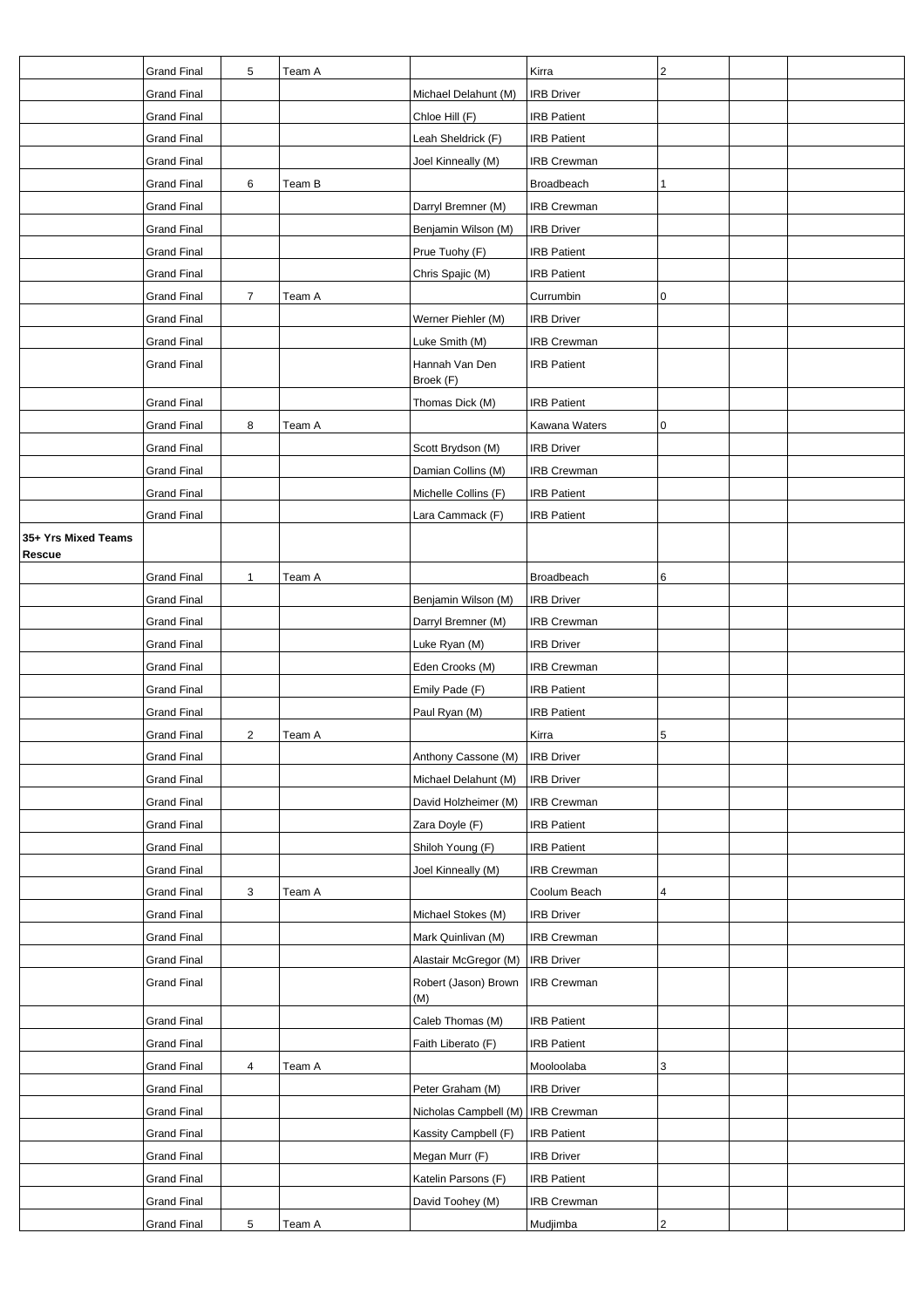|                          | <b>Grand Final</b> |                |        | Russell Cook (M)       | <b>IRB Driver</b>          |   |          |
|--------------------------|--------------------|----------------|--------|------------------------|----------------------------|---|----------|
|                          | <b>Grand Final</b> |                |        | Phillip Burke (M)      | <b>IRB Driver</b>          |   |          |
|                          | <b>Grand Final</b> |                |        | Andrew Craig (M)       | <b>IRB Crewman</b>         |   |          |
|                          | <b>Grand Final</b> |                |        | Steven Jeisman (M)     | <b>IRB Crewman</b>         |   |          |
|                          | <b>Grand Final</b> |                |        | Vickie Starr (F)       | <b>IRB Patient</b>         |   |          |
|                          | <b>Grand Final</b> |                |        | Willow Smith (F)       | <b>IRB Patient</b>         |   |          |
|                          | <b>Grand Final</b> | 0              | Team A |                        | Kawana Waters              | 0 | 3.3.3.6j |
|                          | <b>Grand Final</b> |                |        | Scott Brydson (M)      | <b>IRB Driver</b>          |   |          |
|                          | <b>Grand Final</b> |                |        | Ryan Gaylard (M)       | <b>IRB Driver</b>          |   |          |
|                          | <b>Grand Final</b> |                |        | Damian Collins (M)     | <b>IRB Crewman</b>         |   |          |
|                          | <b>Grand Final</b> |                |        | Christopher Lowe (M)   | IRB Crewman                |   |          |
|                          | <b>Grand Final</b> |                |        | Megan Blin (F)         | <b>IRB Patient</b>         |   |          |
|                          | <b>Grand Final</b> |                |        | Michelle Collins (F)   | <b>IRB Patient</b>         |   |          |
|                          | <b>Grand Final</b> | 0              | Team A |                        | Alexandra Headland         | 0 | 3.3.5aii |
|                          | <b>Grand Final</b> |                |        | Shane Baird (M)        | <b>IRB Driver</b>          |   |          |
|                          | <b>Grand Final</b> |                |        | Trent Cannon (M)       | <b>IRB Driver</b>          |   |          |
|                          | <b>Grand Final</b> |                |        | Joel Munroe (M)        | <b>IRB Crewman</b>         |   |          |
|                          | <b>Grand Final</b> |                |        | John Scott (M)         | <b>IRB</b> Crewman         |   |          |
|                          | <b>Grand Final</b> |                |        | Sonita Leng-Cole (F)   | <b>IRB Patient</b>         |   |          |
|                          | <b>Grand Final</b> |                |        | Casey Richards (F)     | <b>IRB Patient</b>         |   |          |
|                          | <b>Grand Final</b> | 0              | Team A |                        | Southport (Qld)            | 0 |          |
|                          | <b>Grand Final</b> |                |        | Dale McVeigh (M)       | <b>IRB Driver</b>          |   |          |
|                          | <b>Grand Final</b> |                |        | Michael Landon (M)     | <b>IRB Crewman</b>         |   |          |
|                          | <b>Grand Final</b> |                |        | Mae Hillson-Taylor (F) | <b>IRB Patient</b>         |   |          |
|                          | <b>Grand Final</b> |                |        | Paul Phillips (M)      | <b>IRB Driver</b>          |   |          |
|                          | <b>Grand Final</b> |                |        | Kelvin Richdale (M)    | <b>IRB Crewman</b>         |   |          |
|                          | <b>Grand Final</b> |                |        | Emily Golebiowski (F)  | <b>IRB Patient</b>         |   |          |
|                          | <b>Grand Final</b> | $\pmb{0}$      | Team A |                        | Burleigh Heads Mowbray   0 |   |          |
|                          |                    |                |        |                        | Park                       |   |          |
|                          | <b>Grand Final</b> |                |        | Michael Wardle (M)     | <b>IRB Driver</b>          |   |          |
|                          | <b>Grand Final</b> |                |        | Matthew Taylor (M)     | <b>IRB Crewman</b>         |   |          |
|                          | <b>Grand Final</b> |                |        | Gregory Rees (M)       | <b>IRB Driver</b>          |   |          |
|                          | <b>Grand Final</b> |                |        | Hope Rees (F)          | <b>IRB Patient</b>         |   |          |
|                          | <b>Grand Final</b> |                |        | David Armson (M)       | <b>IRB Crewman</b>         |   |          |
|                          | <b>Grand Final</b> |                |        | Taylor Wardle (M)      | <b>IRB Patient</b>         |   |          |
| <b>Open Female Teams</b> |                    |                |        |                        |                            |   |          |
| <b>Rescue</b>            |                    |                |        |                        |                            |   |          |
|                          | <b>Grand Final</b> | $\mathbf{1}$   | Team A |                        | Kurrawa                    | 6 |          |
|                          | <b>Grand Final</b> |                |        | Alexandra Coyle (F)    | <b>IRB Crewman</b>         |   |          |
|                          | <b>Grand Final</b> |                |        | Isabella Coyle (F)     | <b>IRB Driver</b>          |   |          |
|                          | <b>Grand Final</b> |                |        | Billie Alty (F)        | <b>IRB Crewman</b>         |   |          |
|                          | <b>Grand Final</b> |                |        | Mekayla Date (F)       | <b>IRB Patient</b>         |   |          |
|                          | <b>Grand Final</b> |                |        | Katie Watts (F)        | <b>IRB Driver</b>          |   |          |
|                          | <b>Grand Final</b> |                |        | Anthony Edser (M)      | <b>IRB Patient</b>         |   |          |
|                          | <b>Grand Final</b> | $\overline{c}$ | Team A |                        | Broadbeach                 | 5 |          |
|                          | Grand Final        |                |        | Chantel Fife (F)       | <b>IRB Driver</b>          |   |          |
|                          | <b>Grand Final</b> |                |        | Prue Tuohy (F)         | <b>IRB Crewman</b>         |   |          |
|                          | <b>Grand Final</b> |                |        | Laura Harder (F)       | <b>IRB Driver</b>          |   |          |
|                          | <b>Grand Final</b> |                |        | Lucy Cichero (F)       | <b>IRB Crewman</b>         |   |          |
|                          | <b>Grand Final</b> |                |        | Emily Pade (F)         | <b>IRB Patient</b>         |   |          |
|                          | <b>Grand Final</b> |                |        | Paul Spajic (M)        | <b>IRB Patient</b>         |   |          |
|                          | <b>Grand Final</b> | 3              | Team A |                        | <b>Bribie Island</b>       | 4 |          |
|                          | <b>Grand Final</b> |                |        | Roxanne Diversi (F)    | <b>IRB Crewman</b>         |   |          |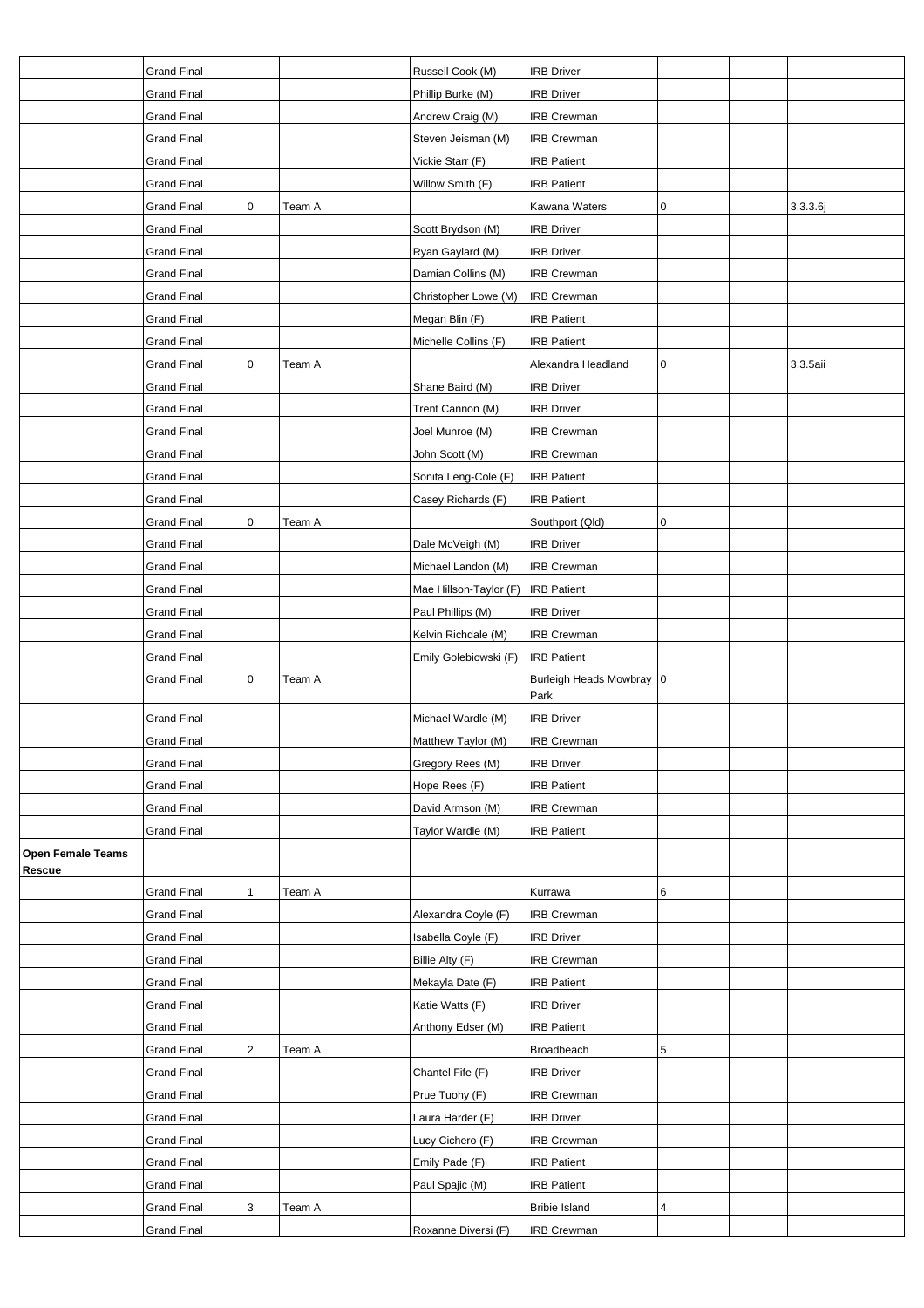|                 | <b>Grand Final</b>                |                |        | Alexandra Nicholson<br>(F)               | <b>IRB Crewman</b> |   |  |
|-----------------|-----------------------------------|----------------|--------|------------------------------------------|--------------------|---|--|
|                 | <b>Grand Final</b>                |                |        | Rebecca Turner (F)                       | <b>IRB Driver</b>  |   |  |
|                 | <b>Grand Final</b>                |                |        | Selene Wootton (F)                       | <b>IRB Driver</b>  |   |  |
|                 | <b>Grand Final</b>                |                |        | Riley Fiorin (M)                         | <b>IRB Patient</b> |   |  |
|                 | <b>Grand Final</b>                |                |        | Georgie Bulluss (F)                      | <b>IRB Patient</b> |   |  |
|                 | <b>Grand Final</b>                |                | Team A |                                          | Kawana Waters      |   |  |
|                 |                                   | 4              |        |                                          | <b>IRB Driver</b>  | 3 |  |
|                 | Grand Final<br><b>Grand Final</b> |                |        | Aleeshia Chick (F)<br>Ashleigh Domio (F) | <b>IRB Driver</b>  |   |  |
|                 | <b>Grand Final</b>                |                |        | Megan Blin (F)                           | <b>IRB Crewman</b> |   |  |
|                 | <b>Grand Final</b>                |                |        | Aimee-Leigh Domio                        | <b>IRB Crewman</b> |   |  |
|                 |                                   |                |        | (F)                                      |                    |   |  |
|                 | <b>Grand Final</b>                |                |        | Alana Robertson (F)                      | <b>IRB Patient</b> |   |  |
|                 | <b>Grand Final</b>                |                |        | Lara Cammack (F)                         | <b>IRB Patient</b> |   |  |
|                 | <b>Grand Final</b>                | 5              | Team B |                                          | Kurrawa            | 2 |  |
|                 | <b>Grand Final</b>                |                |        | Dominic Cormack (M)                      | <b>IRB Patient</b> |   |  |
|                 | <b>Grand Final</b>                |                |        | Elena Davis (F)                          | <b>IRB Driver</b>  |   |  |
|                 | <b>Grand Final</b>                |                |        | Isaac Mitchell (M)                       | <b>IRB Patient</b> |   |  |
|                 | <b>Grand Final</b>                |                |        | Sarah Hesse (F)                          | <b>IRB Driver</b>  |   |  |
|                 | <b>Grand Final</b>                |                |        | Simone van Eck (F)                       | <b>IRB Crewman</b> |   |  |
|                 | <b>Grand Final</b>                |                |        | Acacia Edser (F)                         | <b>IRB Crewman</b> |   |  |
|                 | <b>Grand Final</b>                | 6              | Team A |                                          | Alexandra Headland | 1 |  |
|                 | <b>Grand Final</b>                |                |        | Samantha Thornton<br>(F)                 | <b>IRB Driver</b>  |   |  |
|                 | <b>Grand Final</b>                |                |        | Sonita Leng-Cole (F)                     | <b>IRB Crewman</b> |   |  |
|                 | <b>Grand Final</b>                |                |        | Emma Partington (F)                      | <b>IRB Driver</b>  |   |  |
|                 | <b>Grand Final</b>                |                |        | Molly Megson (F)                         | <b>IRB Crewman</b> |   |  |
|                 | <b>Grand Final</b>                |                |        | Alicia Baird (F)                         | <b>IRB Patient</b> |   |  |
|                 | <b>Grand Final</b>                |                |        | Casey Richards (F)                       | <b>IRB Patient</b> |   |  |
|                 | <b>Grand Final</b>                | $\overline{7}$ | Team B |                                          | Point Lookout      | 0 |  |
|                 | Grand Final                       |                |        | Gemma Price (F)                          | <b>IRB Driver</b>  |   |  |
|                 | <b>Grand Final</b>                |                |        | Lana Burke (F)                           | <b>IRB Crewman</b> |   |  |
|                 | <b>Grand Final</b>                |                |        | Katie Price (F)                          | <b>IRB Patient</b> |   |  |
|                 | <b>Grand Final</b>                |                |        | Ashleigh Whelan (F)                      | <b>IRB Patient</b> |   |  |
|                 | <b>Grand Final</b>                |                |        | Cassidy Young (F)                        | <b>IRB Driver</b>  |   |  |
|                 | <b>Grand Final</b>                |                |        | Lilly Morris (F)                         | <b>IRB Crewman</b> |   |  |
|                 | <b>Grand Final</b>                | $\pmb{0}$      | Team A |                                          | Point Lookout      | 0 |  |
|                 | <b>Grand Final</b>                |                |        | Kara Brier (F)                           | <b>IRB Driver</b>  |   |  |
|                 | <b>Grand Final</b>                |                |        | Ann-sophie Sullivan<br>(F)               | <b>IRB Driver</b>  |   |  |
|                 | <b>Grand Final</b>                |                |        | Hayley Robinson (F)                      | <b>IRB Crewman</b> |   |  |
|                 | <b>Grand Final</b>                |                |        | Laura Zambon (F)                         | <b>IRB Crewman</b> |   |  |
|                 | <b>Grand Final</b>                |                |        | Elizabeth Muller (F)                     | <b>IRB Patient</b> |   |  |
|                 |                                   |                |        |                                          |                    |   |  |
| Open Male Teams | <b>Grand Final</b>                |                |        | Oscar Wills (M)                          | <b>IRB Patient</b> |   |  |
| Rescue          |                                   |                |        |                                          |                    |   |  |
|                 | <b>Grand Final</b>                | $\mathbf{1}$   | Team A |                                          | Kurrawa            | 6 |  |
|                 | Grand Final                       |                |        | Robert Fischer (M)                       | <b>IRB Driver</b>  |   |  |
|                 | <b>Grand Final</b>                |                |        | Curtis Sealy (M)                         | <b>IRB Driver</b>  |   |  |
|                 | <b>Grand Final</b>                |                |        | Kaan Karadag (M)                         | <b>IRB Patient</b> |   |  |
|                 | <b>Grand Final</b>                |                |        | Marten Schumacher<br>(M)                 | <b>IRB Crewman</b> |   |  |
|                 | <b>Grand Final</b>                |                |        | Michael Watts (M)                        | <b>IRB Crewman</b> |   |  |
|                 | <b>Grand Final</b>                |                |        | Katie Watts (F)                          | <b>IRB Patient</b> |   |  |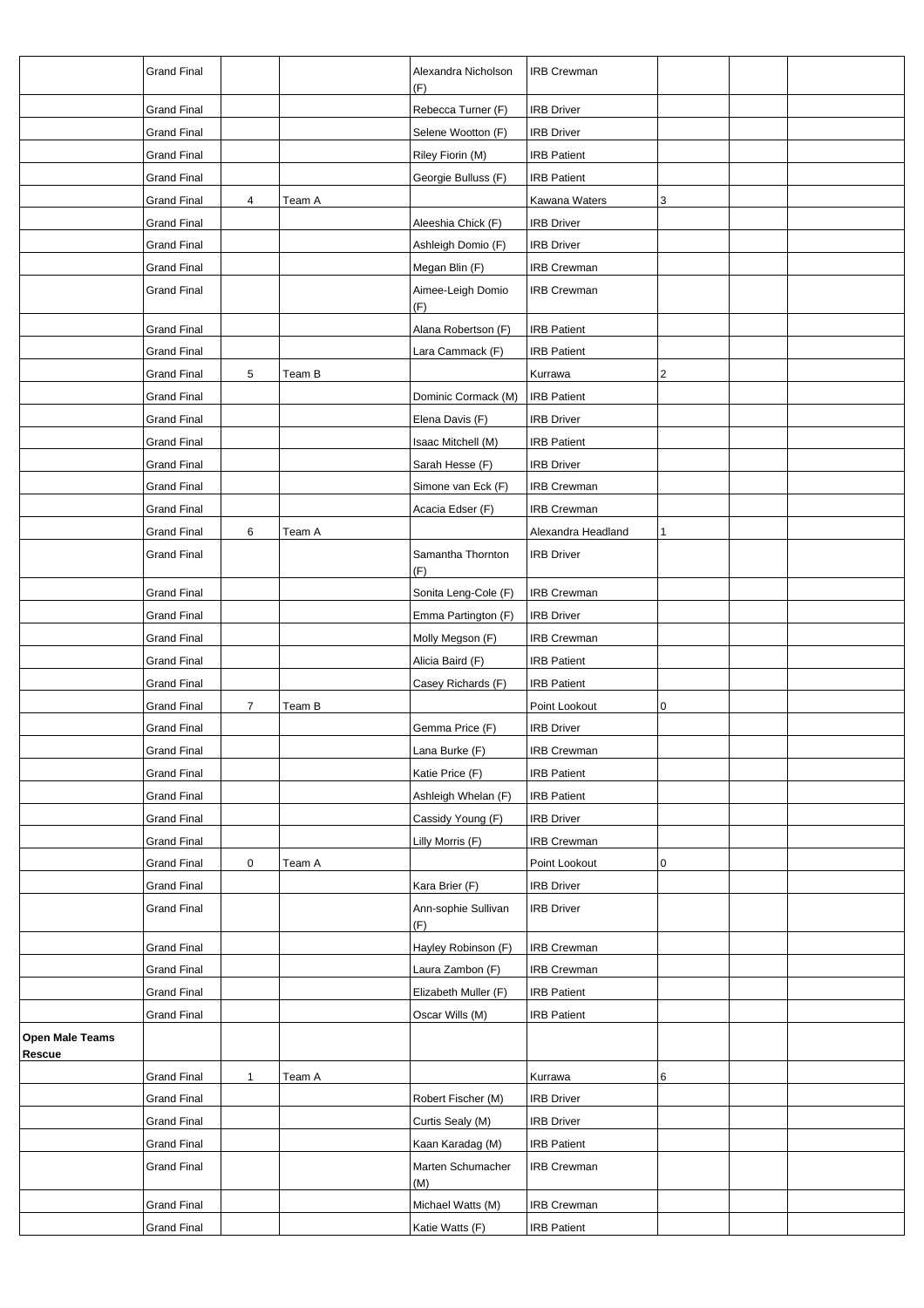|                                  | <b>Grand Final</b> | $\overline{c}$ | Team A |                           | Kirra              | 5 |             |
|----------------------------------|--------------------|----------------|--------|---------------------------|--------------------|---|-------------|
|                                  | <b>Grand Final</b> |                |        | Joshua Clemson (M)        | <b>IRB Crewman</b> |   |             |
|                                  | <b>Grand Final</b> |                |        | Benjamin Domeracki<br>(M) | <b>IRB Driver</b>  |   |             |
|                                  | <b>Grand Final</b> |                |        | Isaac Nation (M)          | <b>IRB Crewman</b> |   |             |
|                                  | <b>Grand Final</b> |                |        | Mark Sheldrick (M)        | <b>IRB Driver</b>  |   |             |
|                                  | <b>Grand Final</b> |                |        | Belinda McAuliffe (F)     | <b>IRB Patient</b> |   |             |
|                                  | <b>Grand Final</b> |                |        | Leah Sheldrick (F)        | <b>IRB Patient</b> |   |             |
|                                  | <b>Grand Final</b> | 3              | Team C |                           | Kurrawa            | 4 |             |
|                                  | <b>Grand Final</b> |                |        | Liam Christie (M)         | <b>IRB Driver</b>  |   |             |
|                                  | <b>Grand Final</b> |                |        | Jonathan Hagan (M)        | <b>IRB Driver</b>  |   |             |
|                                  | <b>Grand Final</b> |                |        | Benjamin Gerry (M)        | <b>IRB Crewman</b> |   |             |
|                                  | <b>Grand Final</b> |                |        | Kye Sunderland (M)        | <b>IRB Crewman</b> |   |             |
|                                  | <b>Grand Final</b> |                |        | Simone van Eck (F)        | <b>IRB Patient</b> |   |             |
|                                  | <b>Grand Final</b> |                |        | Isaac Mitchell (M)        | <b>IRB Patient</b> |   |             |
|                                  | <b>Grand Final</b> | 4              | Team B |                           | Kirra              | 3 |             |
|                                  | <b>Grand Final</b> |                |        | Mitchell Bath (M)         | <b>IRB</b> Crewman |   |             |
|                                  | <b>Grand Final</b> |                |        | Eli Clemson (M)           | <b>IRB Driver</b>  |   |             |
|                                  | <b>Grand Final</b> |                |        | Joel Kinneally (M)        | <b>IRB Crewman</b> |   |             |
|                                  | <b>Grand Final</b> |                |        | Spencer Moncrieff (M)     | <b>IRB Driver</b>  |   |             |
|                                  | <b>Grand Final</b> |                |        | Ella Kinneally (F)        | <b>IRB Patient</b> |   |             |
|                                  | <b>Grand Final</b> |                |        | Zara Doyle (F)            | <b>IRB Patient</b> |   |             |
|                                  | <b>Grand Final</b> | 5              | Team A |                           | Kawana Waters      | 2 |             |
|                                  | <b>Grand Final</b> |                |        | Dion Pola (M)             | <b>IRB Driver</b>  |   |             |
|                                  | <b>Grand Final</b> |                |        | Ryan Gaylard (M)          | <b>IRB Driver</b>  |   |             |
|                                  | <b>Grand Final</b> |                |        | Adam Gardner (M)          | <b>IRB Crewman</b> |   |             |
|                                  | <b>Grand Final</b> |                |        | Christopher Lowe (M)      | <b>IRB Crewman</b> |   |             |
|                                  | <b>Grand Final</b> |                |        | Lara Cammack (F)          | <b>IRB Patient</b> |   |             |
|                                  | <b>Grand Final</b> |                |        | Michelle Collins (F)      | <b>IRB Patient</b> |   |             |
|                                  | <b>Grand Final</b> | 6              | Team B |                           | Kurrawa            |   |             |
|                                  | <b>Grand Final</b> |                |        | Troy Stevens (M)          | <b>IRB Driver</b>  |   |             |
|                                  | <b>Grand Final</b> |                |        | Scott Wheeler (M)         | <b>IRB Driver</b>  |   |             |
|                                  | <b>Grand Final</b> |                |        | Billie Alty (F)           | <b>IRB Patient</b> |   |             |
|                                  | <b>Grand Final</b> |                |        | Anthony Edser (M)         | <b>IRB Crewman</b> |   |             |
|                                  | <b>Grand Final</b> |                |        | Jack Lindsay (M)          | <b>IRB Crewman</b> |   |             |
|                                  | <b>Grand Final</b> |                |        | Isabelle Taylor (F)       | <b>IRB Patient</b> |   |             |
|                                  | <b>Grand Final</b> | 0              | Team A |                           | Dicky Beach        | 0 | 3.3.35a vii |
|                                  | <b>Grand Final</b> |                |        | Rian Reynolds (M)         | <b>IRB Driver</b>  |   |             |
|                                  | <b>Grand Final</b> |                |        | Max Kerr (M)              | <b>IRB Crewman</b> |   |             |
|                                  | <b>Grand Final</b> |                |        | Eva Sullivan (F)          | <b>IRB Patient</b> |   |             |
|                                  | <b>Grand Final</b> |                |        | Reagan Campbell (M)       | <b>IRB Driver</b>  |   |             |
|                                  | <b>Grand Final</b> |                |        | Samuel Smith (M)          | <b>IRB Crewman</b> |   |             |
|                                  | <b>Grand Final</b> |                |        | Baxter Moles (M)          | <b>IRB Patient</b> |   |             |
| <b>U23 Mixed Teams</b><br>Rescue |                    |                |        |                           |                    |   |             |
|                                  | <b>Grand Final</b> | 1              | Team A |                           | Kurrawa            | 6 |             |
|                                  | <b>Grand Final</b> |                |        | Robert Fischer (M)        | <b>IRB Driver</b>  |   |             |
|                                  | <b>Grand Final</b> |                |        | Marten Schumacher<br>(M)  | <b>IRB Crewman</b> |   |             |
|                                  | <b>Grand Final</b> |                |        | Curtis Sealy (M)          | <b>IRB Driver</b>  |   |             |
|                                  | <b>Grand Final</b> |                |        | Michael Watts (M)         | <b>IRB Crewman</b> |   |             |
|                                  | <b>Grand Final</b> |                |        | Anthony Edser (M)         | <b>IRB Patient</b> |   |             |
|                                  | <b>Grand Final</b> |                |        | Kaan Karadag (M)          | <b>IRB Patient</b> |   |             |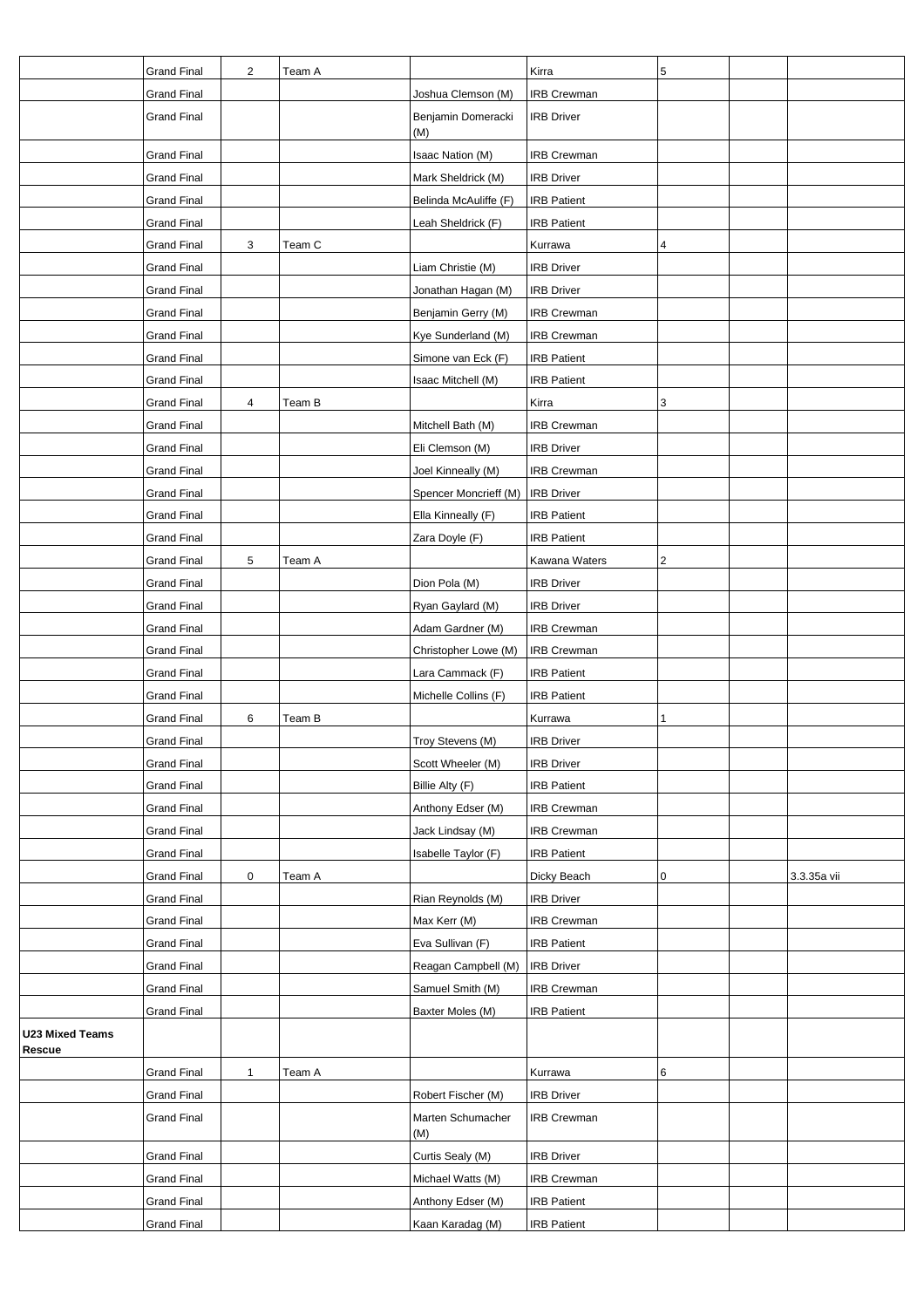|                       | <b>Grand Final</b> | 2              | Team A |                                   | Currumbin                  | 5 |  |
|-----------------------|--------------------|----------------|--------|-----------------------------------|----------------------------|---|--|
|                       | <b>Grand Final</b> |                |        | Bill Psaltis (M)                  | <b>IRB Driver</b>          |   |  |
|                       | <b>Grand Final</b> |                |        | Thomas Dick (M)                   | <b>IRB Driver</b>          |   |  |
|                       | <b>Grand Final</b> |                |        | Nathan Gordon (M)                 | <b>IRB Crewman</b>         |   |  |
|                       | <b>Grand Final</b> |                |        | Ryan Gordon (M)                   | <b>IRB Patient</b>         |   |  |
|                       | <b>Grand Final</b> |                |        | Kaitlyn Byrne (F)                 | <b>IRB Patient</b>         |   |  |
|                       | <b>Grand Final</b> |                |        | Keely Smith (F)                   | IRB Crewman                |   |  |
|                       | <b>Grand Final</b> | 3              | Team A |                                   | Kirra                      | 4 |  |
|                       | <b>Grand Final</b> |                |        | Shayna Cassone (F)                | <b>IRB Patient</b>         |   |  |
|                       | <b>Grand Final</b> |                |        | Brayden Armour (M)                | <b>IRB Crewman</b>         |   |  |
|                       | <b>Grand Final</b> |                |        | Hayden Lewis-Fox (M)              | <b>IRB</b> Driver          |   |  |
|                       | <b>Grand Final</b> |                |        | Harrison Sheppard (M) IRB Crewman |                            |   |  |
|                       | <b>Grand Final</b> |                |        | Connor Buhk (M)                   | <b>IRB Driver</b>          |   |  |
|                       | <b>Grand Final</b> |                |        | Kaitlin Dale (F)                  | <b>IRB Patient</b>         |   |  |
|                       | <b>Grand Final</b> | 4              | Team C |                                   | Kirra                      | 3 |  |
|                       | <b>Grand Final</b> |                |        | Mark Sheldrick (M)                | <b>IRB Driver</b>          |   |  |
|                       | <b>Grand Final</b> |                |        | Leah Sheldrick (F)                | <b>IRB Patient</b>         |   |  |
|                       | <b>Grand Final</b> |                |        | Noah Peluso (M)                   | <b>IRB Crewman</b>         |   |  |
|                       | <b>Grand Final</b> |                |        | Ella Kinneally (F)                | <b>IRB Patient</b>         |   |  |
|                       | <b>Grand Final</b> |                |        | Eli Clemson (M)                   | <b>IRB Driver</b>          |   |  |
|                       | <b>Grand Final</b> |                |        | Joshua Clemson (M)                | <b>IRB Crewman</b>         |   |  |
|                       | <b>Grand Final</b> | 5              | Team A |                                   | Point Lookout              | 2 |  |
|                       | <b>Grand Final</b> |                |        | Jordan Roberts (M)                | <b>IRB Driver</b>          |   |  |
|                       | <b>Grand Final</b> |                |        | Cody Jensen (M)                   | <b>IRB Driver</b>          |   |  |
|                       | <b>Grand Final</b> |                |        | Matthew Whelan (M)                | <b>IRB Crewman</b>         |   |  |
|                       | <b>Grand Final</b> |                |        | Harry Edwards (M)                 | <b>IRB Crewman</b>         |   |  |
|                       | <b>Grand Final</b> |                |        | Bridget Larnach (F)               | <b>IRB Patient</b>         |   |  |
|                       | <b>Grand Final</b> |                |        | Katie Price (F)                   | <b>IRB Patient</b>         |   |  |
|                       | <b>Grand Final</b> | 6              | Team A |                                   | Burleigh Heads Mowbray   1 |   |  |
|                       |                    |                |        |                                   | Park                       |   |  |
|                       | <b>Grand Final</b> |                |        | Cody French (M)                   | <b>IRB Driver</b>          |   |  |
|                       | <b>Grand Final</b> |                |        | Lauren Stevenson (F)              | <b>IRB Crewman</b>         |   |  |
|                       | <b>Grand Final</b> |                |        | Taylor Wardle (M)                 | <b>IRB Driver</b>          |   |  |
|                       | <b>Grand Final</b> |                |        | Lachlan Hammett (M)               | <b>IRB Crewman</b>         |   |  |
|                       | <b>Grand Final</b> |                |        | Emily Dornan (F)                  | <b>IRB Patient</b>         |   |  |
|                       | <b>Grand Final</b> |                |        | Matthew Taylor (M)                | <b>IRB Patient</b>         |   |  |
|                       | <b>Grand Final</b> | $\overline{7}$ | Team A |                                   | Mooloolaba                 | 0 |  |
|                       | <b>Grand Final</b> |                |        | Cameron Sampson<br>(M)            | <b>IRB Driver</b>          |   |  |
|                       | <b>Grand Final</b> |                |        | Jaclyn Sampson (F)                | <b>IRB</b> Driver          |   |  |
|                       | <b>Grand Final</b> |                |        | Hayden Scullion (M)               | <b>IRB Crewman</b>         |   |  |
|                       | <b>Grand Final</b> |                |        | Kassity Campbell (F)              | <b>IRB Patient</b>         |   |  |
|                       | <b>Grand Final</b> |                |        | Holly Davies (F)                  | <b>IRB Crewman</b>         |   |  |
|                       | <b>Grand Final</b> |                |        | Megan Murr (F)                    | <b>IRB Patient</b>         |   |  |
|                       | <b>Grand Final</b> | 8              | Team B |                                   | Point Lookout              | 0 |  |
|                       | Grand Final        |                |        | Cassidy Young (F)                 | <b>IRB Driver</b>          |   |  |
|                       | <b>Grand Final</b> |                |        | Brett Van Dongen (M)              | <b>IRB Driver</b>          |   |  |
|                       | <b>Grand Final</b> |                |        | Lilly Morris (F)                  | <b>IRB Crewman</b>         |   |  |
|                       | <b>Grand Final</b> |                |        | Oscar Wills (M)                   | <b>IRB Crewman</b>         |   |  |
|                       |                    |                |        | Rhys Daley (M)                    | <b>IRB Patient</b>         |   |  |
|                       | <b>Grand Final</b> |                |        |                                   |                            |   |  |
|                       | <b>Grand Final</b> |                |        | Ashleigh Whelan (F)               | <b>IRB Patient</b>         |   |  |
| <b>U23 Mixed Surf</b> |                    |                |        |                                   |                            |   |  |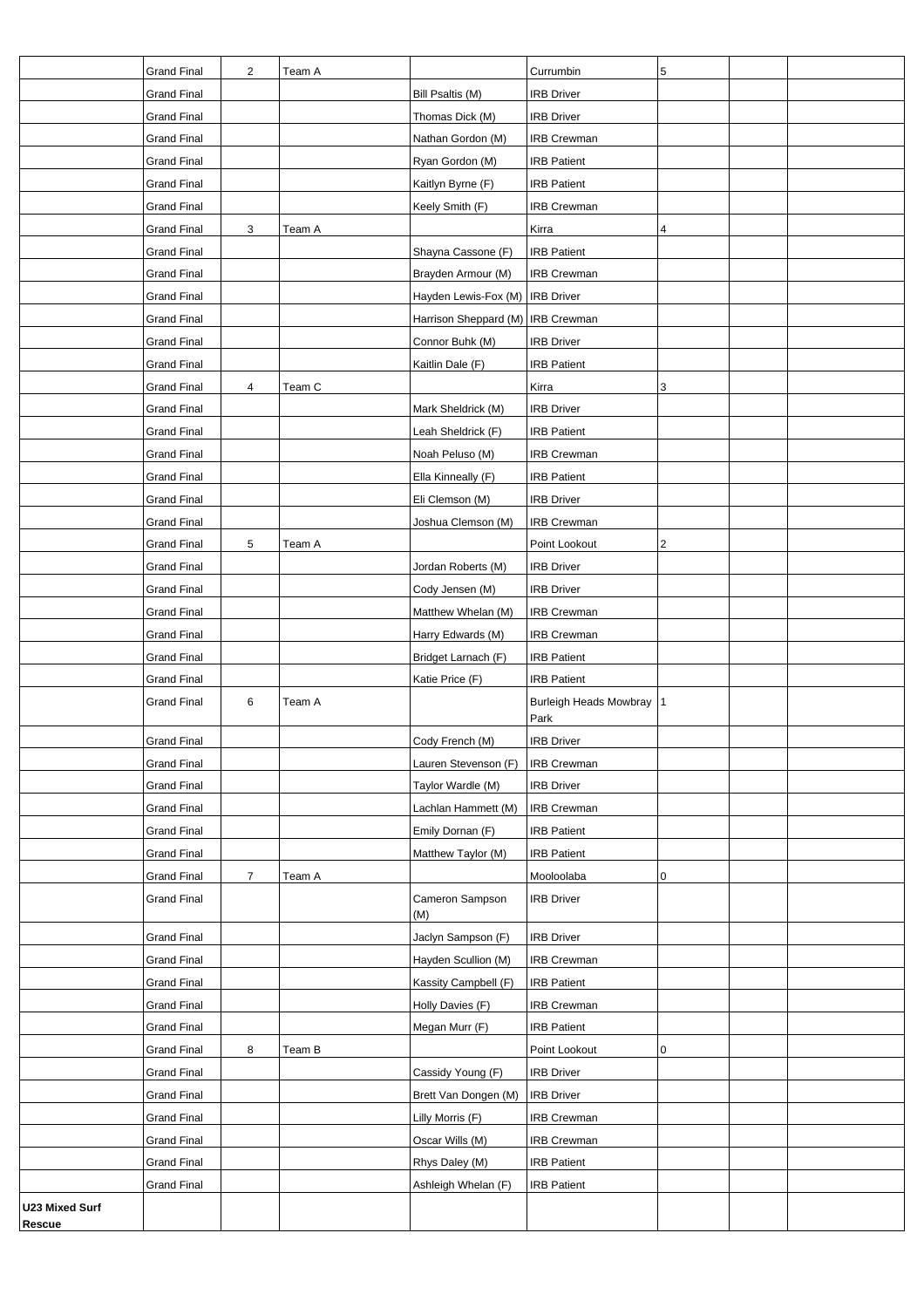|                              | <b>Grand Final</b> | $\mathbf{1}$            | Team B |                                     | Miami Beach        | 6         |          |
|------------------------------|--------------------|-------------------------|--------|-------------------------------------|--------------------|-----------|----------|
|                              | <b>Grand Final</b> |                         |        | Harrison Henwood (M) IRB Driver     |                    |           |          |
|                              | <b>Grand Final</b> |                         |        | Gabriel Sobczyk (M)                 | <b>IRB Crewman</b> |           |          |
|                              | <b>Grand Final</b> |                         |        | Tayah Cooper (F)                    | <b>IRB Patient</b> |           |          |
|                              | <b>Grand Final</b> | $\overline{2}$          | Team A |                                     | Miami Beach        | 5         |          |
|                              | <b>Grand Final</b> |                         |        | Isaac Henwood (M)                   | <b>IRB Driver</b>  |           |          |
|                              | <b>Grand Final</b> |                         |        | Benjamin Fields (M)                 | <b>IRB Crewman</b> |           |          |
|                              | <b>Grand Final</b> |                         |        | Shakayla Thorpe-<br>Martin (F)      | <b>IRB Patient</b> |           |          |
|                              | <b>Grand Final</b> | 3                       | Team D |                                     | Kurrawa            | 4         |          |
|                              | <b>Grand Final</b> |                         |        | Isabella Coyle (F)                  | <b>IRB Patient</b> |           |          |
|                              | <b>Grand Final</b> |                         |        | Marten Schumacher<br>(M)            | <b>IRB Crewman</b> |           |          |
|                              | <b>Grand Final</b> |                         |        | Curtis Sealy (M)                    | <b>IRB Driver</b>  |           |          |
|                              | <b>Grand Final</b> | 4                       | Team A |                                     | Kirra              | 3         |          |
|                              | <b>Grand Final</b> |                         |        | Hayden Lewis-Fox (M)   IRB Driver   |                    |           |          |
|                              | <b>Grand Final</b> |                         |        | Harrison Sheppard (M)   IRB Crewman |                    |           |          |
|                              | <b>Grand Final</b> |                         |        | Zara Doyle (F)                      | <b>IRB Patient</b> |           |          |
|                              | <b>Grand Final</b> | 5                       | Team A |                                     | Kurrawa            | 2         |          |
|                              | Grand Final        |                         |        | Robert Fischer (M)                  | <b>IRB Driver</b>  |           |          |
|                              | <b>Grand Final</b> |                         |        | Isabelle Taylor (F)                 | <b>IRB Patient</b> |           |          |
|                              | <b>Grand Final</b> |                         |        | Michael Watts (M)                   | <b>IRB Crewman</b> |           |          |
|                              | <b>Grand Final</b> | 6                       | Team D |                                     | Kirra              | 1         |          |
|                              | <b>Grand Final</b> |                         |        | Ella Kinneally (F)                  | <b>IRB Patient</b> |           |          |
|                              | <b>Grand Final</b> |                         |        | Noah Peluso (M)                     | <b>IRB Crewman</b> |           |          |
|                              | <b>Grand Final</b> |                         |        | Eli Clemson (M)                     | <b>IRB Driver</b>  |           |          |
|                              | <b>Grand Final</b> | $\overline{7}$          | Team D |                                     | Miami Beach        | 0         |          |
|                              | <b>Grand Final</b> |                         |        | Oliver Henwood (M)                  | <b>IRB Driver</b>  |           |          |
|                              | <b>Grand Final</b> |                         |        | Dylan Chapman (M)                   | <b>IRB Crewman</b> |           |          |
|                              | <b>Grand Final</b> |                         |        | Jordana Fair (F)                    | <b>IRB</b> Patient |           |          |
|                              | <b>Grand Final</b> | 0                       | Team C |                                     | Kirra              | 0         | 3.3.3.6h |
|                              | Grand Final        |                         |        | Joshua Clemson (M)                  | <b>IRB Crewman</b> |           |          |
|                              | <b>Grand Final</b> |                         |        | Mark Sheldrick (M)                  | <b>IRB Driver</b>  |           |          |
|                              | <b>Grand Final</b> |                         |        | Leah Sheldrick (F)                  | <b>IRB Patient</b> |           |          |
| 45+ Yrs Mixed Surf<br>Rescue |                    |                         |        |                                     |                    |           |          |
|                              | <b>Grand Final</b> | $\mathbf{1}$            | Team A |                                     | Coolum Beach       | 0         |          |
|                              | <b>Grand Final</b> |                         |        | Michael Stokes (M)                  | <b>IRB Driver</b>  |           |          |
|                              | <b>Grand Final</b> |                         |        | Mark Quinlivan (M)                  | <b>IRB Crewman</b> |           |          |
|                              | <b>Grand Final</b> |                         |        | Liam Clarke (M)                     | <b>IRB Patient</b> |           |          |
|                              | <b>Grand Final</b> | $\overline{\mathbf{c}}$ | Team B |                                     | Coolum Beach       | 0         |          |
|                              | <b>Grand Final</b> |                         |        | Alastair McGregor (M)               | <b>IRB</b> Driver  |           |          |
|                              | <b>Grand Final</b> |                         |        | Robert (Jason) Brown<br>(M)         | <b>IRB Crewman</b> |           |          |
|                              | <b>Grand Final</b> |                         |        | Faith Liberato (F)                  | <b>IRB Patient</b> |           |          |
|                              | <b>Grand Final</b> | 3                       | Team A |                                     | Mooloolaba         | 0         |          |
|                              | <b>Grand Final</b> |                         |        | Megan Murr (F)                      | <b>IRB Driver</b>  |           |          |
|                              | <b>Grand Final</b> |                         |        | Peter Graham (M)                    | <b>IRB Crewman</b> |           |          |
|                              | <b>Grand Final</b> |                         |        | Katelin Parsons (F)                 | <b>IRB Patient</b> |           |          |
|                              | <b>Grand Final</b> | 4                       | Team A |                                     | Mudjimba           | 0         |          |
|                              | <b>Grand Final</b> |                         |        | Russell Cook (M)                    | <b>IRB Driver</b>  |           |          |
|                              | <b>Grand Final</b> |                         |        | Andrew Craig (M)                    | <b>IRB Crewman</b> |           |          |
|                              | <b>Grand Final</b> |                         |        | Sade Daniels (F)                    | <b>IRB Patient</b> |           |          |
|                              | <b>Grand Final</b> | 5                       | Team A |                                     | Kawana Waters      | $\pmb{0}$ |          |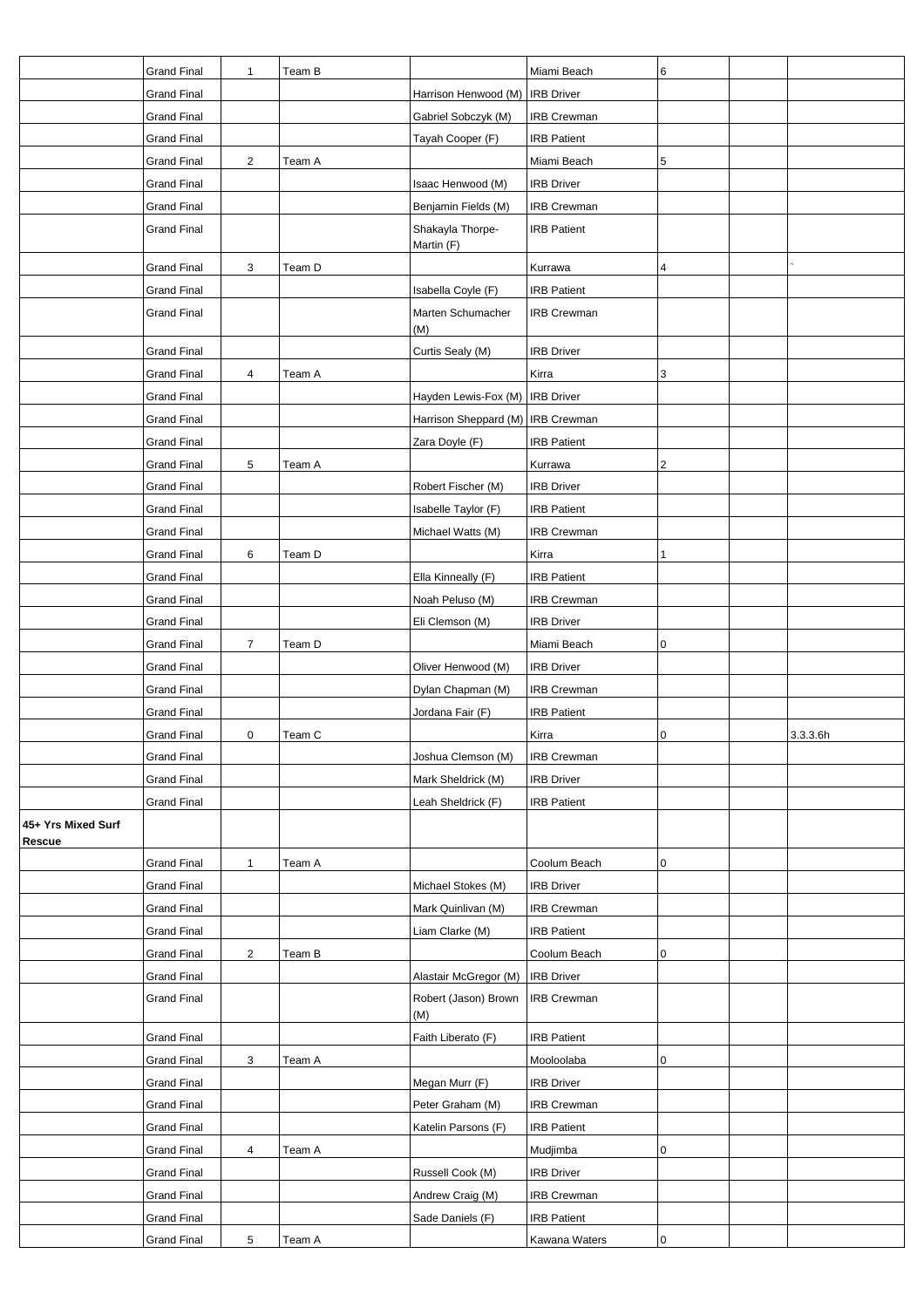|                                           | <b>Grand Final</b> |                |        | Paul Clarke (M)                    | <b>IRB Driver</b>    |   |  |
|-------------------------------------------|--------------------|----------------|--------|------------------------------------|----------------------|---|--|
|                                           | <b>Grand Final</b> |                |        | Damian Collins (M)                 | <b>IRB Crewman</b>   |   |  |
|                                           | <b>Grand Final</b> |                |        | Aimee-Leigh Domio<br>(F)           | <b>IRB Patient</b>   |   |  |
|                                           | <b>Grand Final</b> | $\mathbf 0$    | Team A |                                    | Maroochydore         | 0 |  |
|                                           | Grand Final        |                |        | Bruce Morris (M)                   | <b>IRB Driver</b>    |   |  |
|                                           | <b>Grand Final</b> |                |        | Andrew Brennan (M)                 | IRB Crewman          |   |  |
|                                           | <b>Grand Final</b> |                |        | Franzi Strasser (M)                | <b>IRB Patient</b>   |   |  |
| <b>Rookie Mixed Surf</b><br><b>Rescue</b> |                    |                |        |                                    |                      |   |  |
|                                           | <b>Grand Final</b> | $\mathbf{1}$   | Team A |                                    | Mooloolaba           | 0 |  |
|                                           | <b>Grand Final</b> |                |        | Nicholas Campbell (M)   IRB Driver |                      |   |  |
|                                           | <b>Grand Final</b> |                |        | Peter Graham (M)                   | <b>IRB Crewman</b>   |   |  |
|                                           | <b>Grand Final</b> |                |        | Katelin Parsons (F)                | <b>IRB Patient</b>   |   |  |
|                                           | <b>Grand Final</b> | $\overline{2}$ | Team A |                                    | Kawana Waters        | 0 |  |
|                                           | <b>Grand Final</b> |                |        | Declan Woods (M)                   | <b>IRB Driver</b>    |   |  |
|                                           | Grand Final        |                |        | Ethan Collins (M)                  | <b>IRB Crewman</b>   |   |  |
|                                           | <b>Grand Final</b> |                |        | Michelle Collins (F)               | <b>IRB Patient</b>   |   |  |
|                                           | <b>Grand Final</b> | 3              | Team A |                                    | Southport (Qld)      | 0 |  |
|                                           | <b>Grand Final</b> |                |        | Troy Richdale (M)                  | <b>IRB Driver</b>    |   |  |
|                                           | <b>Grand Final</b> |                |        | Kelvin Richdale (M)                | <b>IRB Crewman</b>   |   |  |
|                                           | <b>Grand Final</b> |                |        | Ellis Davies (F)                   | <b>IRB Patient</b>   |   |  |
|                                           | <b>Grand Final</b> | 4              | Team C |                                    | Mooloolaba           | 0 |  |
|                                           | Grand Final        |                |        | Megan Murr (F)                     | <b>IRB Driver</b>    |   |  |
|                                           | <b>Grand Final</b> |                |        | David Toohey (M)                   | <b>IRB Crewman</b>   |   |  |
|                                           | <b>Grand Final</b> |                |        | Kassity Campbell (F)               | <b>IRB Patient</b>   |   |  |
|                                           | <b>Grand Final</b> | 5              | Team A |                                    | Maroochydore         | 0 |  |
|                                           | <b>Grand Final</b> |                |        | Bruce Morris (M)                   | <b>IRB Driver</b>    |   |  |
|                                           | <b>Grand Final</b> |                |        | Cody Surawski (M)                  | <b>IRB Crewman</b>   |   |  |
|                                           | <b>Grand Final</b> |                |        | Franzi Strasser (M)                | <b>IRB Patient</b>   |   |  |
|                                           | <b>Grand Final</b> | 6              | Team A |                                    | <b>Bribie Island</b> | 0 |  |
|                                           | Grand Final        |                |        | Georgie Bulluss (F)                | <b>IRB Crewman</b>   |   |  |
|                                           | <b>Grand Final</b> |                |        | Alexandra Nicholson                | <b>IRB Driver</b>    |   |  |
|                                           |                    |                |        | (F)                                |                      |   |  |
|                                           | <b>Grand Final</b> |                |        | Oliver Palmer (M)                  | <b>IRB Patient</b>   |   |  |
|                                           | <b>Grand Final</b> | $\overline{7}$ | Team B |                                    | Mooloolaba           | 0 |  |
|                                           | <b>Grand Final</b> |                |        | David Scullion (M)                 | <b>IRB Driver</b>    |   |  |
|                                           | <b>Grand Final</b> |                |        | Hayden Scullion (M)                | <b>IRB Crewman</b>   |   |  |
|                                           | <b>Grand Final</b> |                |        | Cameron Sampson<br>(M)             | <b>IRB Patient</b>   |   |  |
|                                           | <b>Grand Final</b> | $\mathbf 0$    | Team A |                                    | Mudjimba             | 0 |  |
|                                           | <b>Grand Final</b> |                |        | Vickie Starr (F)                   | <b>IRB Driver</b>    |   |  |
|                                           | <b>Grand Final</b> |                |        | Karyn Cook (F)                     | IRB Crewman          |   |  |
|                                           | <b>Grand Final</b> |                |        | Ciarda MacMahon (F)                | <b>IRB Patient</b>   |   |  |
|                                           | <b>Grand Final</b> | $\mathbf 0$    | Team A |                                    | Point Lookout        | 0 |  |
| 35+ Yrs Mixed Surf<br>Rescue              |                    |                |        |                                    |                      |   |  |
|                                           | <b>Grand Final</b> | $\mathbf{1}$   | Team C |                                    | Broadbeach           | 6 |  |
|                                           | <b>Grand Final</b> |                |        | Nathan Fife (M)                    | <b>IRB Driver</b>    |   |  |
|                                           | <b>Grand Final</b> |                |        | Darcy Abbott (M)                   | <b>IRB Crewman</b>   |   |  |
|                                           | <b>Grand Final</b> |                |        | Emily Pade (F)                     | <b>IRB Patient</b>   |   |  |
|                                           | <b>Grand Final</b> | $\overline{2}$ | Team B |                                    | Kawana Waters        | 5 |  |
|                                           | <b>Grand Final</b> |                |        | Ryan Gaylard (M)                   | <b>IRB Driver</b>    |   |  |
|                                           | <b>Grand Final</b> |                |        | Christopher Lowe (M)               | <b>IRB Crewman</b>   |   |  |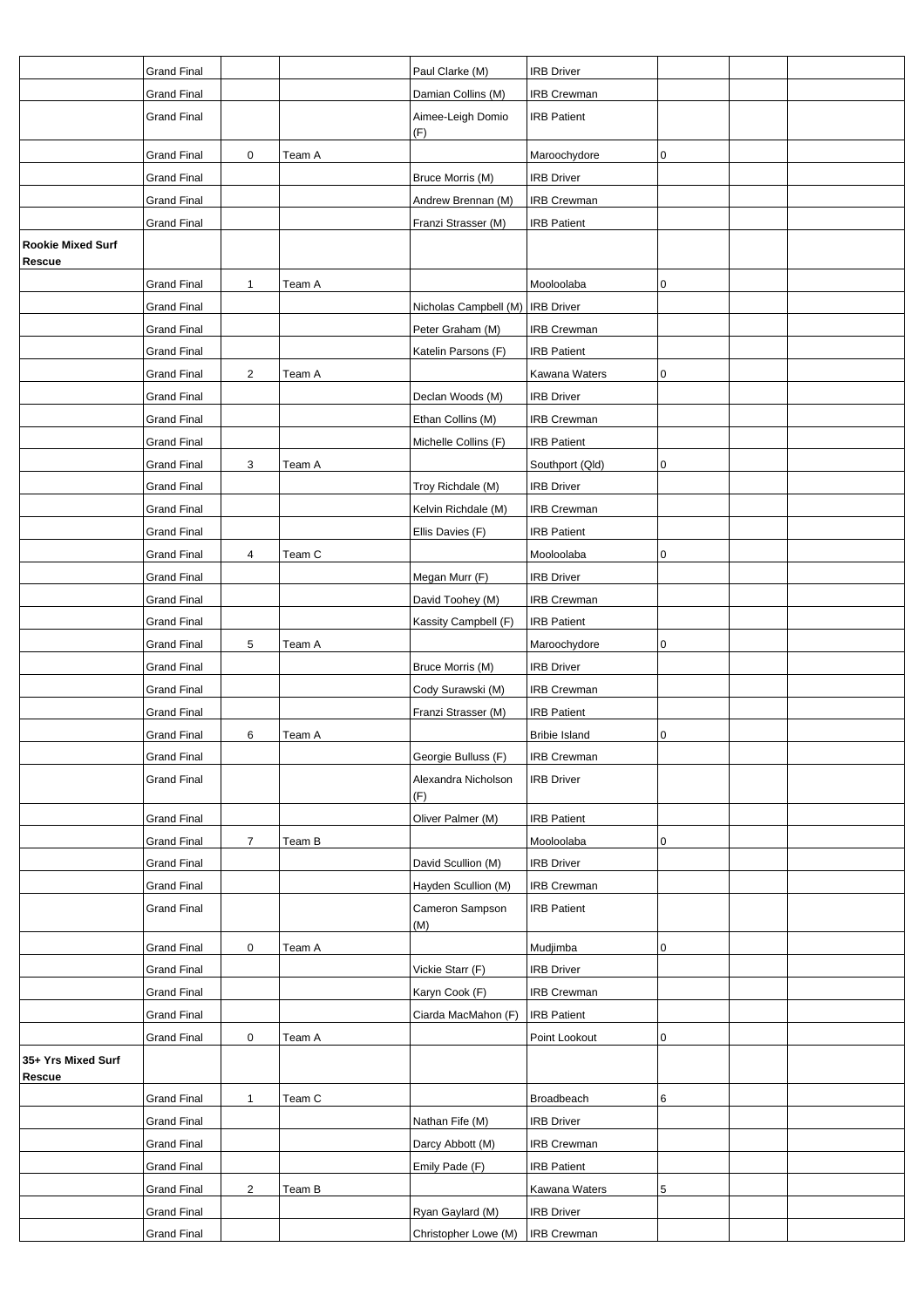|                | <b>Grand Final</b> |                |        | Lara Cammack (F)                  | <b>IRB Patient</b>       |                         |  |
|----------------|--------------------|----------------|--------|-----------------------------------|--------------------------|-------------------------|--|
|                | <b>Grand Final</b> | 3              | Team A |                                   | Kurrawa                  | 4                       |  |
|                | <b>Grand Final</b> |                |        | Anthony Edser (M)                 | <b>IRB Crewman</b>       |                         |  |
|                | <b>Grand Final</b> |                |        | Isabelle Taylor (F)               | <b>IRB Patient</b>       |                         |  |
|                | <b>Grand Final</b> |                |        | Scott Wheeler (M)                 | <b>IRB Driver</b>        |                         |  |
|                | <b>Grand Final</b> | 4              | Team A |                                   | Coolum Beach             | 3                       |  |
|                | <b>Grand Final</b> |                |        | Michael Stokes (M)                | <b>IRB Driver</b>        |                         |  |
|                | <b>Grand Final</b> |                |        | Mark Quinlivan (M)                | <b>IRB Crewman</b>       |                         |  |
|                | <b>Grand Final</b> |                |        | Liam Clarke (M)                   | <b>IRB Patient</b>       |                         |  |
|                | <b>Grand Final</b> | 5              | Team B |                                   | Burleigh Heads Mowbray 2 |                         |  |
|                |                    |                |        |                                   | Park                     |                         |  |
|                | <b>Grand Final</b> |                |        | Gregory Rees (M)                  | <b>IRB Driver</b>        |                         |  |
|                | <b>Grand Final</b> |                |        | David Armson (M)                  | <b>IRB Crewman</b>       |                         |  |
|                | <b>Grand Final</b> |                |        | Cody French (M)                   | <b>IRB Patient</b>       |                         |  |
|                | <b>Grand Final</b> | 6              | Team A |                                   | Broadbeach               | 1                       |  |
|                | <b>Grand Final</b> |                |        | Luke Ryan (M)                     | <b>IRB Driver</b>        |                         |  |
|                | <b>Grand Final</b> |                |        | Eden Crooks (M)                   | <b>IRB</b> Crewman       |                         |  |
|                | <b>Grand Final</b> |                |        | Paul Ryan (M)                     | <b>IRB Patient</b>       |                         |  |
|                | <b>Grand Final</b> | $\overline{7}$ | Team A |                                   | Kawana Waters            | 0                       |  |
|                | <b>Grand Final</b> |                |        | Scott Brydson (M)                 | <b>IRB Driver</b>        |                         |  |
|                | <b>Grand Final</b> |                |        | Damian Collins (M)                | <b>IRB Crewman</b>       |                         |  |
|                | <b>Grand Final</b> |                |        | Ethan Collins (M)                 | <b>IRB Patient</b>       |                         |  |
|                | <b>Grand Final</b> | 8              | Team A |                                   | Currumbin                | 0                       |  |
|                | <b>Grand Final</b> |                |        | Werner Piehler (M)                | <b>IRB Driver</b>        |                         |  |
|                | <b>Grand Final</b> |                |        | Luke Smith (M)                    | <b>IRB Crewman</b>       |                         |  |
|                | <b>Grand Final</b> |                |        | Hannah Van Den                    | <b>IRB Patient</b>       |                         |  |
|                |                    |                |        | Broek (F)                         |                          |                         |  |
|                |                    |                |        |                                   |                          |                         |  |
| Open Male Surf |                    |                |        |                                   |                          |                         |  |
| Rescue         |                    |                |        |                                   |                          |                         |  |
|                | <b>Grand Final</b> | 1              | Team A |                                   | Kirra                    | 6                       |  |
|                | <b>Grand Final</b> |                |        | Benjamin Domeracki                | <b>IRB</b> Driver        |                         |  |
|                | <b>Grand Final</b> |                |        | (M)<br>Isaac Nation (M)           | <b>IRB Crewman</b>       |                         |  |
|                | <b>Grand Final</b> |                |        | Belinda McAuliffe (F)             | <b>IRB Patient</b>       |                         |  |
|                | <b>Grand Final</b> | $\overline{c}$ | Team A |                                   | Kurrawa                  | 5                       |  |
|                | <b>Grand Final</b> |                |        | Isabella Coyle (F)                | <b>IRB Patient</b>       |                         |  |
|                | <b>Grand Final</b> |                |        | Curtis Sealy (M)                  | <b>IRB Driver</b>        |                         |  |
|                | <b>Grand Final</b> |                |        | Marten Schumacher                 | <b>IRB Crewman</b>       |                         |  |
|                |                    |                |        | (M)                               |                          |                         |  |
|                | <b>Grand Final</b> | 3              | Team C |                                   | Broadbeach               | 4                       |  |
|                | <b>Grand Final</b> |                |        | Nathan Fife (M)                   | <b>IRB Driver</b>        |                         |  |
|                | <b>Grand Final</b> |                |        | Darcy Abbott (M)                  | <b>IRB Crewman</b>       |                         |  |
|                | <b>Grand Final</b> |                |        | Rizu Sawaki (F)                   | <b>IRB Patient</b>       |                         |  |
|                | <b>Grand Final</b> | 4              | Team B |                                   | Broadbeach               | 3                       |  |
|                | <b>Grand Final</b> |                |        | Callum Tuohy (M)                  | <b>IRB Driver</b>        |                         |  |
|                | <b>Grand Final</b> |                |        | Paul Spajic (M)                   | <b>IRB Crewman</b>       |                         |  |
|                | <b>Grand Final</b> |                |        | Prue Tuohy (F)                    | <b>IRB Patient</b>       |                         |  |
|                | <b>Grand Final</b> | 5              | Team E |                                   | Kirra                    | $\overline{\mathbf{c}}$ |  |
|                | <b>Grand Final</b> |                |        | Hayden Lewis-Fox (M)   IRB Driver |                          |                         |  |
|                | <b>Grand Final</b> |                |        | Harrison Sheppard (M)             | <b>IRB Crewman</b>       |                         |  |
|                | <b>Grand Final</b> |                |        | Chloe Hill (F)                    | <b>IRB Patient</b>       |                         |  |
|                | <b>Grand Final</b> | 6              | Team C |                                   | Kurrawa                  | 1                       |  |
|                | <b>Grand Final</b> |                |        | Alexandra Coyle (F)               | <b>IRB Patient</b>       |                         |  |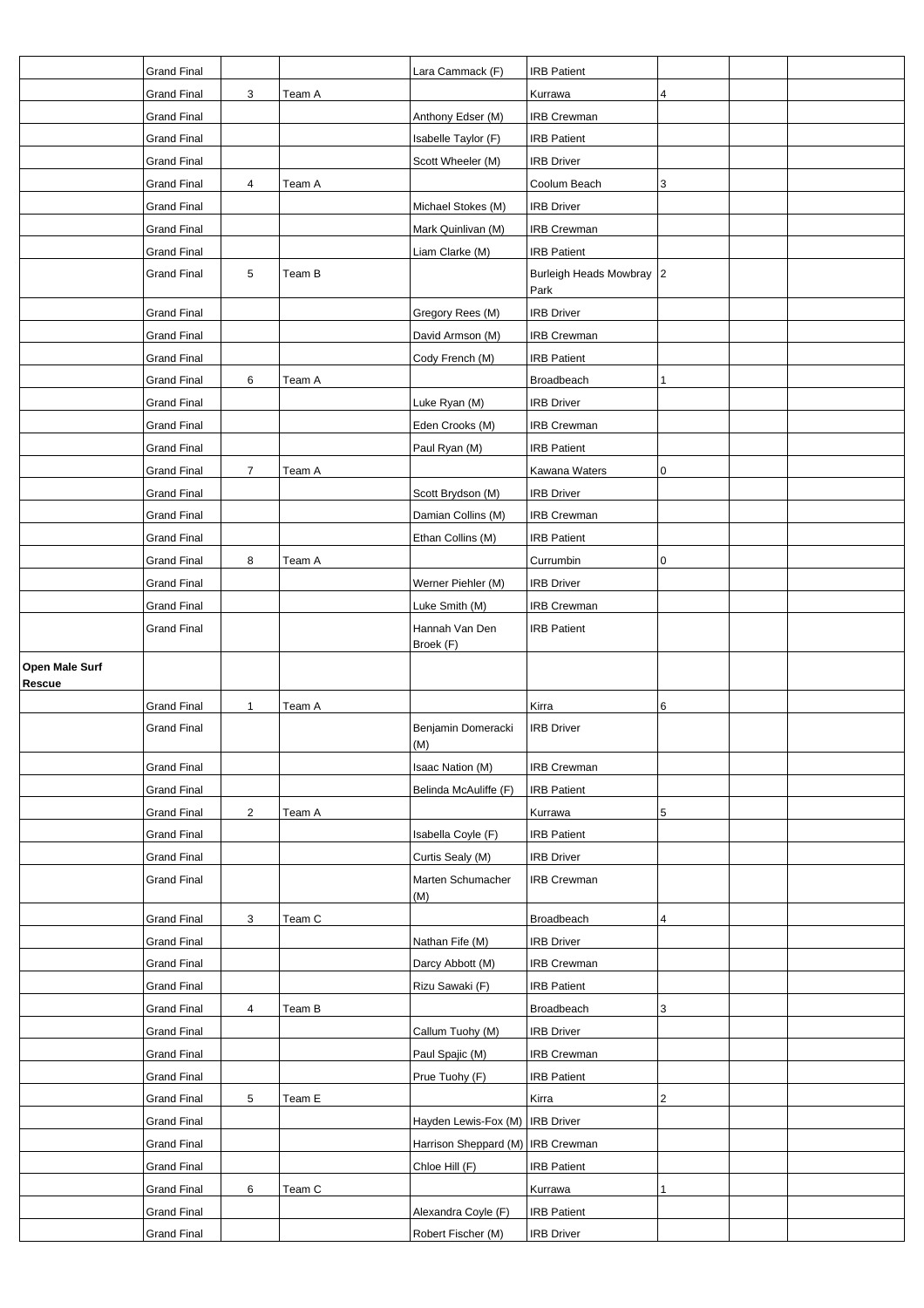|                                                        | <b>Grand Final</b> |                |        | Michael Watts (M)              | <b>IRB Crewman</b>   |                         |          |
|--------------------------------------------------------|--------------------|----------------|--------|--------------------------------|----------------------|-------------------------|----------|
|                                                        | <b>Grand Final</b> | $\overline{7}$ | Team B |                                | Miami Beach          | 0                       |          |
|                                                        | <b>Grand Final</b> |                |        | Isaac Henwood (M)              | <b>IRB Driver</b>    |                         |          |
|                                                        | <b>Grand Final</b> |                |        | Benjamin Fields (M)            | <b>IRB Crewman</b>   |                         |          |
|                                                        | <b>Grand Final</b> |                |        | Shakayla Thorpe-<br>Martin (F) | <b>IRB Patient</b>   |                         |          |
|                                                        | <b>Grand Final</b> | 8              | Team A |                                | Broadbeach           | 0                       |          |
|                                                        | <b>Grand Final</b> |                |        | Timothy J Burgess (M)          | <b>IRB</b> Driver    |                         |          |
|                                                        | <b>Grand Final</b> |                |        | Chris Spajic (M)               | <b>IRB Crewman</b>   |                         |          |
|                                                        | <b>Grand Final</b> |                |        | Emily Pade (F)                 | <b>IRB Patient</b>   |                         |          |
| Open Female Surf<br>Rescue                             |                    |                |        |                                |                      |                         |          |
|                                                        | <b>Grand Final</b> | $\mathbf{1}$   | Team B |                                | Kirra                | 6                       |          |
|                                                        | <b>Grand Final</b> |                |        | Shayna Cassone (F)             | <b>IRB Patient</b>   |                         |          |
|                                                        | <b>Grand Final</b> |                |        | Sophie Clemson (F)             | <b>IRB Crewman</b>   |                         |          |
|                                                        | <b>Grand Final</b> |                |        | Bailie Nash (F)                | <b>IRB</b> Driver    |                         |          |
|                                                        | <b>Grand Final</b> | $\sqrt{2}$     | Team A |                                | Kurrawa              | 5                       |          |
|                                                        | <b>Grand Final</b> |                |        | Billie Alty (F)                | <b>IRB Crewman</b>   |                         |          |
|                                                        | <b>Grand Final</b> |                |        | Mekayla Date (F)               | <b>IRB Patient</b>   |                         |          |
|                                                        | <b>Grand Final</b> |                |        | Katie Watts (F)                | <b>IRB Driver</b>    |                         |          |
|                                                        | <b>Grand Final</b> | 3              | Team A |                                | Broadbeach           | 4                       |          |
|                                                        | <b>Grand Final</b> |                |        | Chantel Fife (F)               | <b>IRB Driver</b>    |                         |          |
|                                                        | <b>Grand Final</b> |                |        |                                | <b>IRB Crewman</b>   |                         |          |
|                                                        |                    |                |        | Prue Tuohy (F)                 |                      |                         |          |
|                                                        | <b>Grand Final</b> |                |        | Paul Spajic (M)                | <b>IRB Patient</b>   |                         |          |
|                                                        | <b>Grand Final</b> | 4              | Team A |                                | <b>Bribie Island</b> | 3                       |          |
|                                                        | <b>Grand Final</b> |                |        | Roxanne Diversi (F)            | <b>IRB Crewman</b>   |                         |          |
|                                                        | <b>Grand Final</b> |                |        | Cooper O'Flynn (M)             | <b>IRB Patient</b>   |                         |          |
|                                                        | <b>Grand Final</b> |                |        | Rebecca Turner (F)             | <b>IRB Driver</b>    |                         |          |
|                                                        | <b>Grand Final</b> | 5              | Team B |                                | Kawana Waters        | $\overline{\mathbf{c}}$ |          |
|                                                        | <b>Grand Final</b> |                |        | Aleeshia Chick (F)             | <b>IRB Driver</b>    |                         |          |
|                                                        | <b>Grand Final</b> |                |        | Megan Blin (F)                 | <b>IRB Crewman</b>   |                         |          |
|                                                        | Grand Final        |                |        | Michelle Collins (F)           | <b>IRB Patient</b>   |                         |          |
|                                                        | <b>Grand Final</b> | 6              | Team A |                                | Alexandra Headland   | 1                       |          |
|                                                        | <b>Grand Final</b> |                |        | Samantha Thornton<br>(F)       | <b>IRB Driver</b>    |                         |          |
|                                                        | <b>Grand Final</b> |                |        | Sonita Leng-Cole (F)           | <b>IRB Crewman</b>   |                         |          |
|                                                        | <b>Grand Final</b> |                |        | Alicia Baird (F)               | <b>IRB Patient</b>   |                         |          |
|                                                        | <b>Grand Final</b> | $\overline{7}$ | Team A |                                | Kawana Waters        | 0                       |          |
|                                                        | <b>Grand Final</b> |                |        | Ashleigh Domio (F)             | <b>IRB Driver</b>    |                         |          |
|                                                        | <b>Grand Final</b> |                |        | Aimee-Leigh Domio<br>(F)       | <b>IRB Crewman</b>   |                         |          |
|                                                        | <b>Grand Final</b> |                |        | Alana Robertson (F)            | <b>IRB Patient</b>   |                         |          |
|                                                        | <b>Grand Final</b> | $\pmb{0}$      | Team A |                                | Point Lookout        | 0                       | 3.3.3.4d |
|                                                        | <b>Grand Final</b> |                |        | Kara Brier (F)                 | <b>IRB Driver</b>    |                         |          |
|                                                        | <b>Grand Final</b> |                |        | Hayley Robinson (F)            | <b>IRB Crewman</b>   |                         |          |
|                                                        | <b>Grand Final</b> |                |        | Bridget Larnach (F)            | <b>IRB Patient</b>   |                         |          |
| <b>IRB Handler</b>                                     |                    |                |        |                                |                      |                         |          |
| <b>Open Mixed IRB</b><br><b>Assembly Teams</b><br>Race |                    |                |        |                                |                      |                         |          |
|                                                        | <b>Grand Final</b> | $\mathbf{1}$   | Team A |                                | Kirra                | 6                       |          |
|                                                        | <b>Grand Final</b> |                |        | Belinda McAuliffe (F)          | <b>IRB Patient</b>   |                         |          |
|                                                        | <b>Grand Final</b> |                |        | Joshua Clemson (M)             | <b>IRB Patient</b>   |                         |          |
|                                                        | <b>Grand Final</b> |                |        | Joel Kinneally (M)             | <b>IRB Crewman</b>   |                         |          |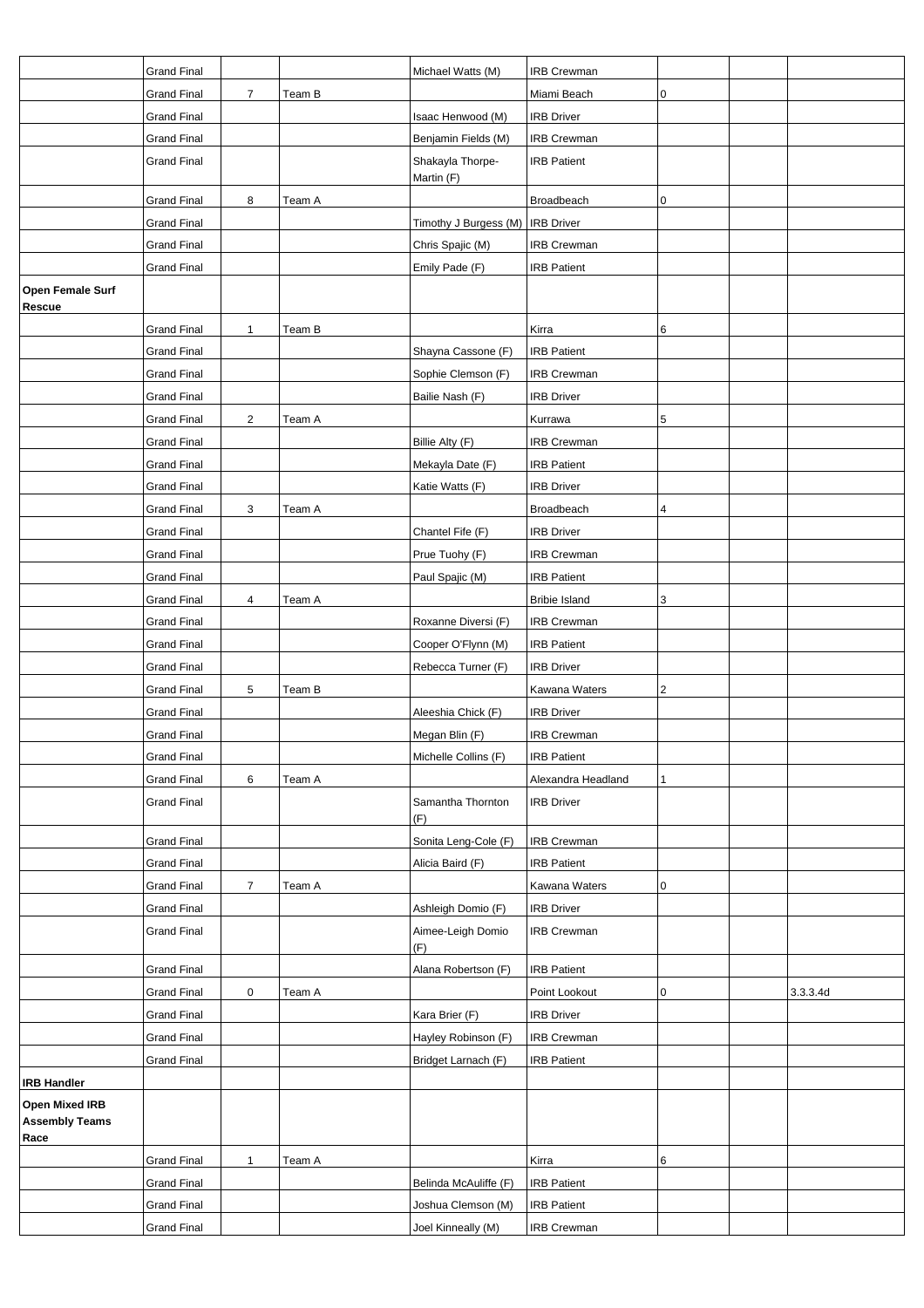| <b>Grand Final</b> |                |        | Isaac Nation (M)                   | <b>IRB Crewman</b> |   |        |
|--------------------|----------------|--------|------------------------------------|--------------------|---|--------|
| <b>Grand Final</b> |                |        | Mark Sheldrick (M)                 | <b>IRB Driver</b>  |   |        |
| <b>Grand Final</b> |                |        | Benjamin Domeracki<br>(M)          | <b>IRB Driver</b>  |   |        |
| <b>Grand Final</b> | $\overline{2}$ | Team A |                                    | Kurrawa            | 5 |        |
| <b>Grand Final</b> |                |        | Robert Fischer (M)                 | <b>IRB Driver</b>  |   |        |
| <b>Grand Final</b> |                |        | Marten Schumacher<br>(M)           | <b>IRB Crewman</b> |   |        |
| <b>Grand Final</b> |                |        | Curtis Sealy (M)                   | <b>IRB Driver</b>  |   |        |
| <b>Grand Final</b> |                |        | Michael Watts (M)                  | <b>IRB Crewman</b> |   |        |
| <b>Grand Final</b> |                |        | Alexandra Coyle (F)                | <b>IRB Patient</b> |   |        |
| <b>Grand Final</b> |                |        | Isabella Coyle (F)                 | <b>IRB Patient</b> |   |        |
| <b>Grand Final</b> | 3              | Team B |                                    | Kurrawa            | 4 |        |
| <b>Grand Final</b> |                |        | Anthony Edser (M)                  | <b>IRB Crewman</b> |   |        |
| <b>Grand Final</b> |                |        | Jack Lindsay (M)                   | <b>IRB</b> Crewman |   |        |
| <b>Grand Final</b> |                |        | Troy Stevens (M)                   | <b>IRB Driver</b>  |   |        |
| <b>Grand Final</b> |                |        | Scott Wheeler (M)                  | <b>IRB Driver</b>  |   |        |
| <b>Grand Final</b> |                |        | Mekayla Date (F)                   | <b>IRB Patient</b> |   |        |
| <b>Grand Final</b> |                |        | Isabelle Taylor (F)                | <b>IRB Patient</b> |   |        |
| <b>Grand Final</b> | 4              | Team A |                                    | Dicky Beach        | 3 |        |
| <b>Grand Final</b> |                |        | Rian Reynolds (M)                  | <b>IRB Driver</b>  |   |        |
| <b>Grand Final</b> |                |        | Max Kerr (M)                       | <b>IRB Crewman</b> |   |        |
| <b>Grand Final</b> |                |        | Eva Sullivan (F)                   | <b>IRB Patient</b> |   |        |
| <b>Grand Final</b> |                |        | Reagan Campbell (M)                | <b>IRB Driver</b>  |   |        |
| <b>Grand Final</b> |                |        | Douglas Simpson (M)                | <b>IRB Crewman</b> |   |        |
| <b>Grand Final</b> |                |        | Samantha Kerr (F)                  | <b>IRB Patient</b> |   |        |
| Grand Final        | 5              | Team A |                                    | Miami Beach        | 2 |        |
| <b>Grand Final</b> |                |        | Zachary Henwood (M)                | <b>IRB Driver</b>  |   |        |
| <b>Grand Final</b> |                |        | Harrison Henwood (M)   IRB Crewman |                    |   |        |
| <b>Grand Final</b> |                |        | Dylan Chapman (M)                  | <b>IRB Patient</b> |   |        |
| Grand Final        |                |        | Jordana Fair (F)                   | <b>IRB Patient</b> |   |        |
| Grand Final        |                |        | Isaac Henwood (M)                  | <b>IRB Driver</b>  |   |        |
| <b>Grand Final</b> |                |        | Benjamin Fields (M)                | <b>IRB Crewman</b> |   |        |
| <b>Grand Final</b> | 6              | Team A |                                    | Broadbeach         | 1 |        |
| <b>Grand Final</b> |                |        | Nathan Fife (M)                    | <b>IRB Driver</b>  |   |        |
| <b>Grand Final</b> |                |        | Darcy Abbott (M)                   | <b>IRB</b> Crewman |   |        |
| <b>Grand Final</b> |                |        | Timothy J Burgess (M)   IRB Driver |                    |   |        |
| <b>Grand Final</b> |                |        | Chris Spajic (M)                   | <b>IRB Crewman</b> |   |        |
| <b>Grand Final</b> |                |        | Emily Pade (F)                     | <b>IRB Patient</b> |   |        |
| <b>Grand Final</b> |                |        | Rizu Sawaki (F)                    | <b>IRB Patient</b> |   |        |
| <b>Grand Final</b> | 7              | Team C |                                    | Kurrawa            | 0 |        |
| <b>Grand Final</b> |                |        | Liam Christie (M)                  | <b>IRB Driver</b>  |   |        |
| <b>Grand Final</b> |                |        | Jonathan Hagan (M)                 | <b>IRB Driver</b>  |   |        |
| <b>Grand Final</b> |                |        | Benjamin Gerry (M)                 | <b>IRB Crewman</b> |   |        |
| <b>Grand Final</b> |                |        | Kye Sunderland (M)                 | <b>IRB Crewman</b> |   |        |
| <b>Grand Final</b> |                |        | Kaan Karadag (M)                   | <b>IRB Patient</b> |   |        |
| <b>Grand Final</b> |                |        | Simone van Eck (F)                 | <b>IRB Patient</b> |   |        |
| <b>Grand Final</b> | $\mathbf 0$    | Team D |                                    | Kurrawa            | 0 | 3.3.5i |
| <b>Grand Final</b> |                |        | Thomas Ball (M)                    | IRB Crewman        |   |        |
| <b>Grand Final</b> |                |        | Curtis Lindsay (M)                 | <b>IRB Driver</b>  |   |        |
| <b>Grand Final</b> |                |        | Elena Davis (F)                    | <b>IRB Patient</b> |   |        |
| <b>Grand Final</b> |                |        | Isaac Mitchell (M)                 | <b>IRB Patient</b> |   |        |
| <b>Grand Final</b> |                |        | Dominic Cormack (M)                | <b>IRB Driver</b>  |   |        |